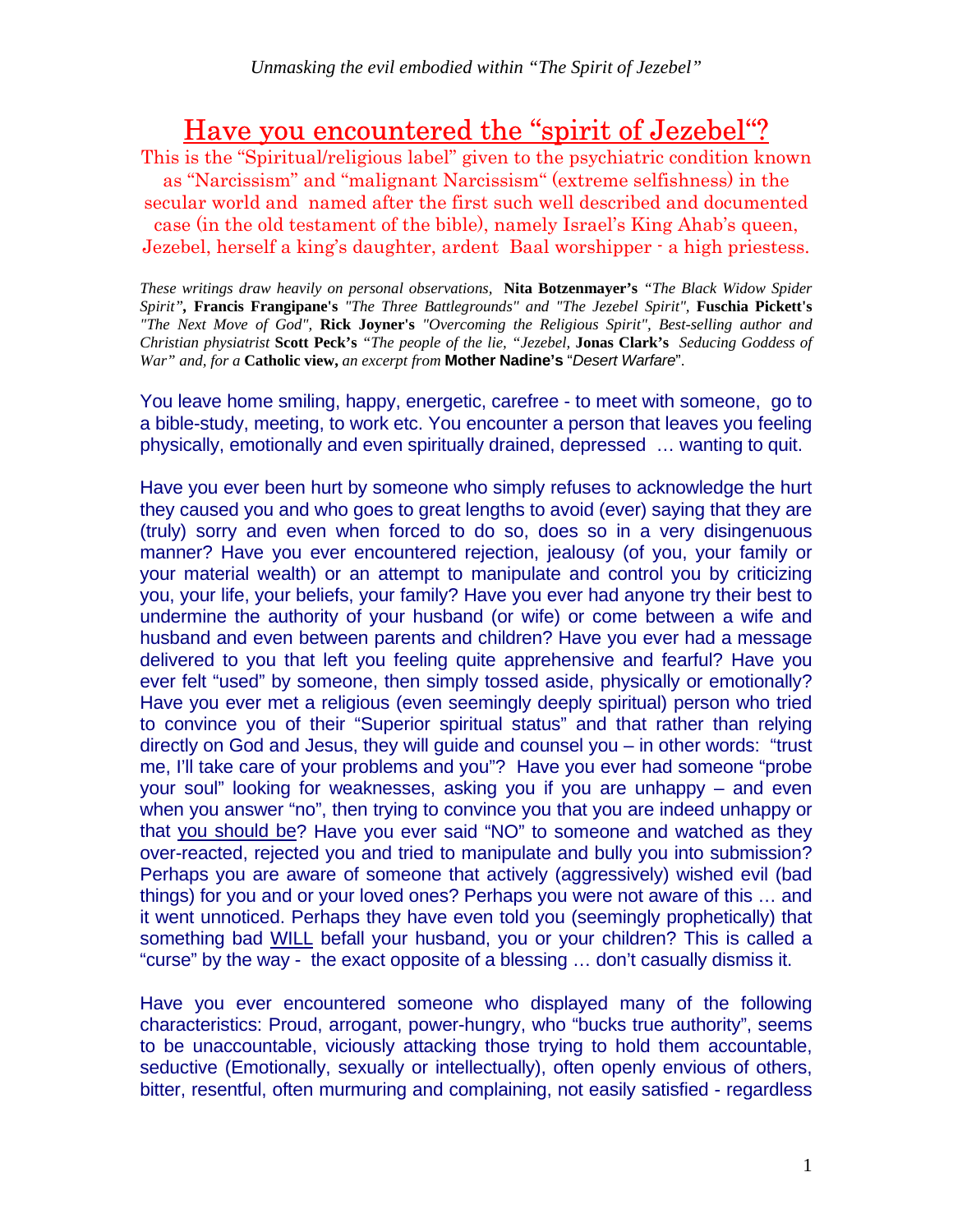of the many extraordinary things people often do for them, unrelenting, remorseless, unrepentant, lacking in humility and the recognition that they and all of us are imperfect beings; often plotting and scheming, very manipulative, controlling, quite intelligent, man-hating, selfish, jealous, critical of others, bossy, back-stabbing, emotionally cold, always keeping you off-balance, never giving you their approval, making their "love" conditional, a perfectionist with impossibly high expectations of others, unable to acknowledge the pain they cause you or others?

**If you have, then it is very likely that you have encountered Satan's woman … "Jezebel".**

**The "***Jezebel spirit" is named after King Ahab's wife in ancient Israel, Jezebel – the first woman in the bible, with much written about her, that clearly displayed the symptoms of a "malignant Narcissist".* **This spirit is born out of witchcraft and rebellion and is one of the most common spirits in operation today. It is a powerful enemy of the "body of Christ" – the church, just as it's namesake was. It operates freely on even sincere believers whose hearts are for God individually and has also attained positions of power within churches. In the secular world, these people are often thought to suffer from "Narcissistic personality disorder", "Paranoia" and are often labeled as "Psychopaths" or just "Plain evil". Yet, the most accurate and complete description of the characteristics of these people is to be found within a spiritual context because, after all, religion is all about the struggles with and against "evil" – not psychiatry, which has just recently started trying to come to terms with the term "evil". Religion is where "evil" has most often been described and discussed, and it's books mention it often as the end-result of un-repented sins.** 

**Clearly both men and woman can be "Narcissists", since Satan is an "equal opportunity employer"! However, the ways in which "evil" is practiced in men and women differ subtly. This study looks primarily at the phenomenon of "feminine**  evil". The Jezebel spirit (named after an evil queen) is thought of as a "feminine" **spirit. It's "masculine" partner in crime is called the "Spirit of Ahab" which we will not spend much time discussing now. The Jezebel spirit, though** *only one of many malicious spirits***, establishes its stronghold primarily in women; however, men too have been influenced or overcome by it, where it functions as a "controlling" spirit.**

**In the wake of every person controlled by the Jezebel spirit, is a life of chaos, confusion, instability, broken relationships - destruction. Every person that ever came into close contact with it has seen aggressive attempts to divide their relationships with their loved ones via a multitude of overt and covert methods.** 

#### **This spirit's beguiling and clever deception: "Let me be your Protector"**

**Jezebel masquerades as a "protector" spirit to gain access to it's host, using the inroads already made by spirits of rejection and fear. It promises it's host "protection" if they will just "submit to it". It promises them the recognition and self-worth they desire (***and "deserve"***). It promises them complete control of their lives and of those around them. The key word here is … "CONTROL".**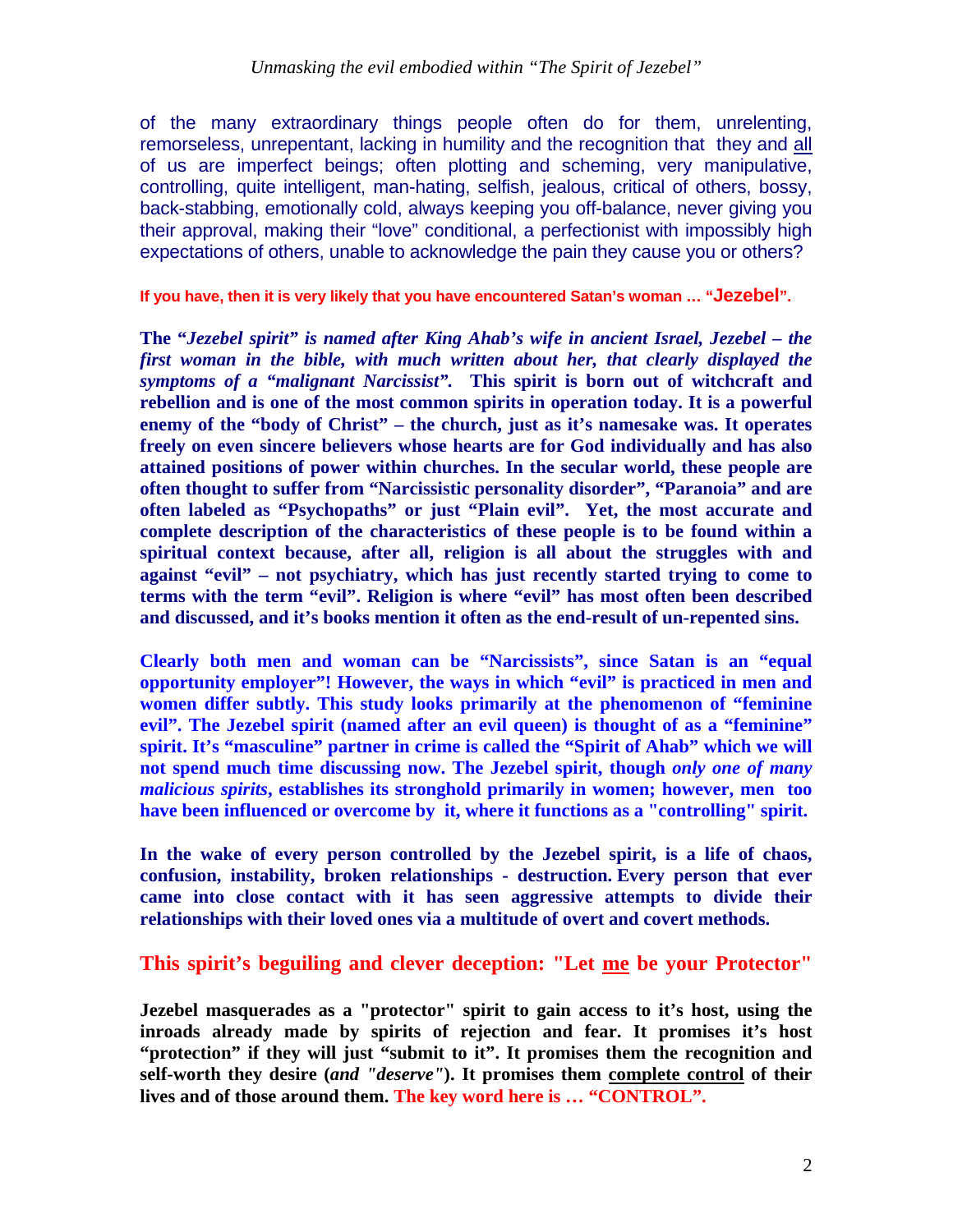**Usually using one or more hurtful events in the host's (soon to be victim) life (most frequently abusive treatment by a male or authority figure - either physically or verbally, or even abusive treatment by another Jezebel), this spirit promises: "If you let me handle this (submit to me), I'll never let that happen to you again." Of course, this is all done very subtly! On the "surface", the goals of this spirit appear to be giving control and power back to it's host. However, the Jezebel spirit has more complex characteristics. It is extremely vicious and dangerous - ultimately to its host (first victim) but even more so to those many others it plans to hurt through them.**

## **It's Mission:**

**As Fuschia Pickett points out in her book "The Next Move of God", the Jezebel Spirit's mission is to kill the prophets – as it tried and often has throughout time. The goal of the host (initial victim) is usually quite different: to gain identity, glory, recognition, power, and satisfy the need for acknowledgment and worth from others (in other words, the "praises of men" Matt. 6:2,5,16). This is an outgrowth of the desire for love and self-worth we all have – BUT** *with the wrong focus* **– "self"!** 

**As a secondary mission, the Jezebel spirit seeks to emasculate all men or authority figures, or divest them of their authority and power over others. It fosters a distrust and/or hatred of men in general, and nurtures motives of vengeance in the host toward some men in particular - usually as a result of abuse or neglect by a significant male in the victim's life. The "Jezebel spirit" is a seething, terribly aggressive, very determined, callous, controlling, selfish, power-hungry, manipulative, unrepentant, deceitful spirit - an overwhelmingly evil spirit, and those are mostly only it's good points! This spirit is definitely "Satan's woman".** 

## **Personality, Characteristics, and "Modus Operandi"**

**Following are some of the Jezebel spirit's main characteristics, manifestations and methods of operation. For brevity and clarity, the term "Jezebel" is used to refer to the person hosting and under the control of the Jezebel spirit. They are the primary victim of this heinous spirit, but "victims" can will also be used to describe those many others who are inevitably hurt by her/him … and there are a lot of these!**

**Since a woman was it's first victim (after which it is now named) and since women are still it's primary and preferential victims, most of the examples and discussions below refer to it's manifestations as exhibited in women, and thus a female gender is implied when referring to a "Jezebel". However, most notably in the "power and control" areas, men exhibit these exact same manifestations and can be Jezebels!** 

**Please keep in mind the following cautions when seeking discernment of a stronghold, either in yourself or others.**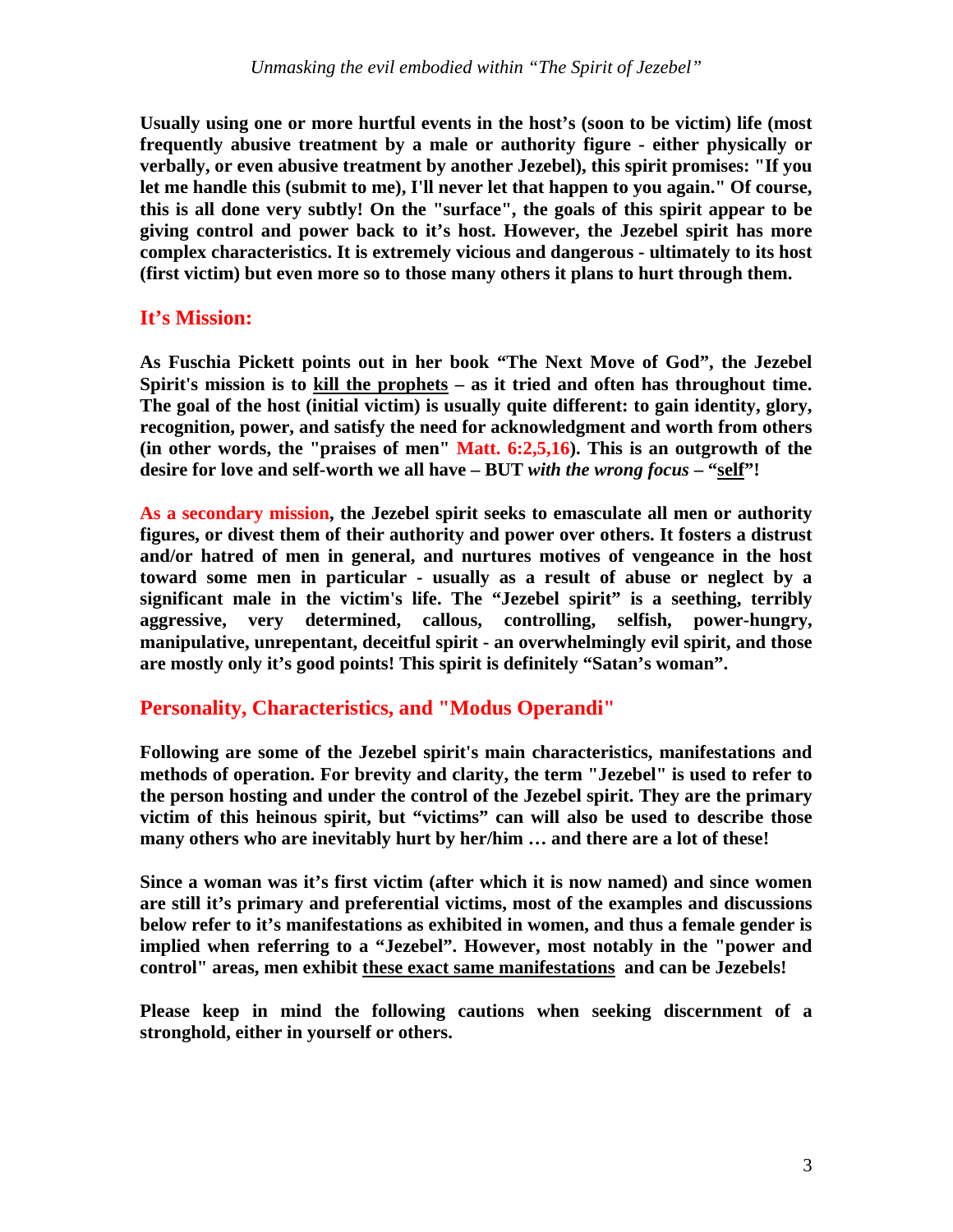## **Cautions**

**This spirit may not be dominant at all times within the host, giving the host the illusion of being "two-faced", even schizophrenic, or "double-minded", as the book of James calls it (James 1:8), to those around her. The host may not exhibit all of these attributes when the Jezebel spirit is in control. Just because a person exhibits one or more of these characteristics does not automatically make them a "Jezebel". One must be careful to use the gift of discernment prayerfully before concluding that a person is controlled by the Jezebel spirit. See first if it is really a "good fit".**

## **Types Of Jezebel**

**There are two main personality types for the Jezebel:** 

**The high-profile type is generally gregarious, outspoken, super confident and highly visible. She is often seen as the "woman who wears the pants in the family".** 

**The low-profile type is just that "generally soft-spoken - giving the illusion of being solicitous, motherly, protective, even a very submissive" person. The low-profile type may be the most dangerous, as she is definitely the most difficult to discern. She relies heavily on manipulation to exercise her power … but is extremely subtle.** 

## **Manifestations OF Types**

**Within these two main types are two manifestations:** 

**The SEDUCER uses any type of seduction available to gain control and power, as a method of manipulation. The Jezebel commonly uses subtle flattery and flirtation to seduce; however, she is not above sexual seduction if it suits her purposes. She uses a spiritual seduction which operates on both males and females. The aim of the spiritual seduction is to convince the person being seduced that the Jezebel is spiritually mature, trustworthy, worthy of being given authority and power, and taken into their confidence. Although Jezebel usually dislikes other women, often lacking lasting friendships with women, she will seduce women in positions of authority, or women close to men of authority (such as their wives) in order to gain power from them, or defuse opposition from them. Her seduction usually uses subtle flattery, but may also include perverted expressions of "agape" love. Her seduction is spiritual fornication. Men are particularly blind to the subtleties of this seduction, as she flatters them with her attention. Women seduced by the Jezebel are blinded to their own seduction, as they do not expect it, or are not aware such a thing exists.**

**The FRIGID Jezebel can frequently be seen as the efficient (often plain) executive assistant at the side of a powerful businessman or church leader. This Jezebel often lacks a gregarious personality, but may be very outspoken and aggressive even then.**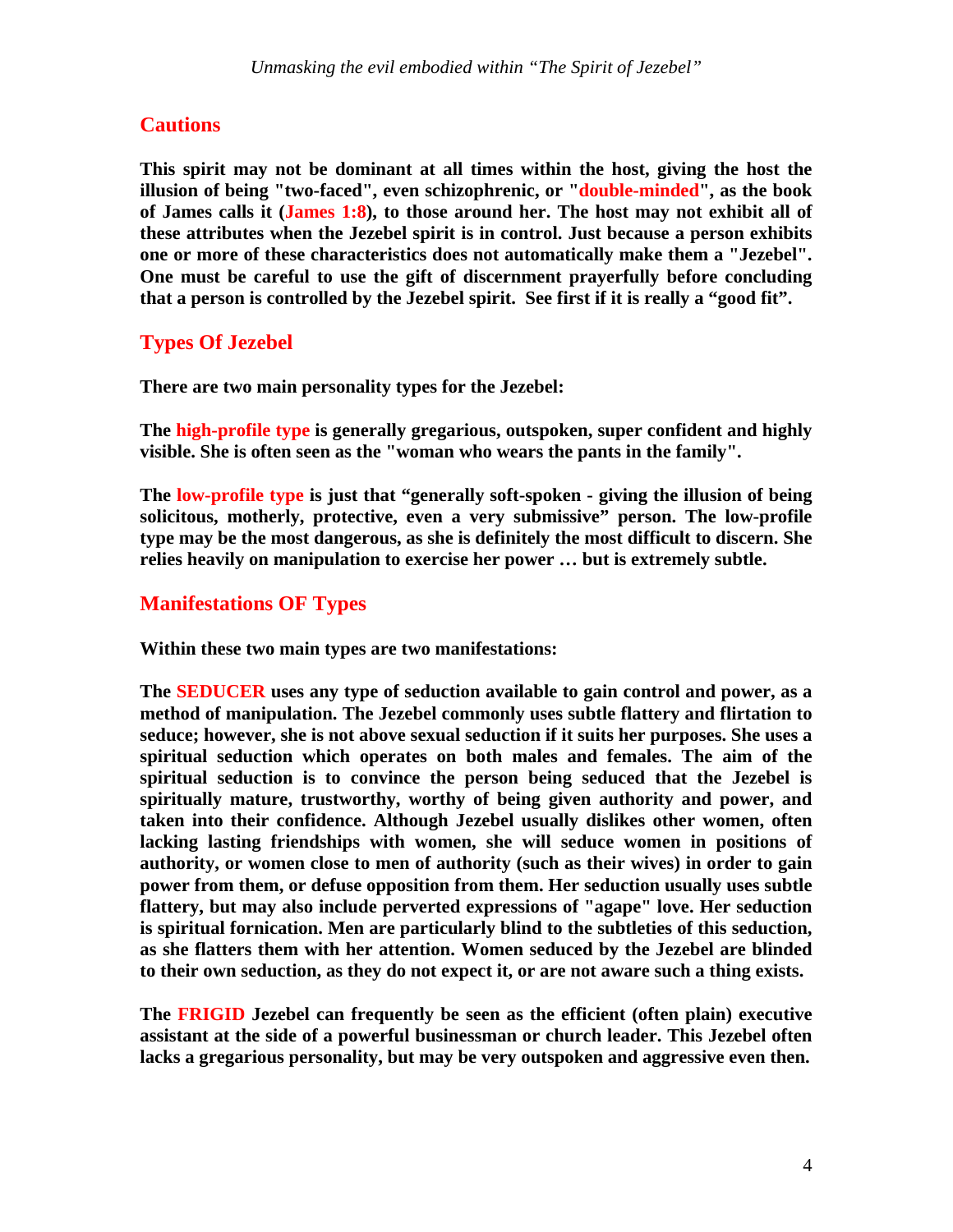## **Masterful At Concealing it's true identity**

**Much of Jezebel's negative or manipulative behavior is "behind the scenes", in private – that is where her destructive work is "hatched". Therefore, people outside her immediate family often have no idea this spirit is in operation, and may be unwittingly manipulated by her. However, we have found that even those in the "inner circle" – though they may instinctively know something is wrong, generally cover-up for her and even fiercely defend the Jezebel against any and all criticism.**

#### **Intelligent**

**Perhaps because the Jezebel spirit weaves such a masterful web of deceit, most of her hosts are very intelligent … after all, why would a spirit whose main aim is to control and manipulate others choose a person not too intellectually able? She transforms this intelligence into "deceitfulness and cunning". The host of the Jezebel spirit is also very good at deceiving herself and those close to her. They worship her.** 

#### **Man-Hater**

**As mentioned above, Jezebel hates men and distrusts women. She cannot have a true Godly relationship with men, because her underlying desire is to strip them of all their perceived power and then destroy them--to emasculate them emotionally and spiritually. She is generally distrustful of or indifferent towards women - unless they are useful to gain power, or are themselves powerful, so lasting friendships are rare. Thus the Jezebel often ends up friendless when friends are needed the most.** 

## **Power-Hungry**

**Jezebel is extremely power-hungry, respecting only power stronger than her own. She disdains or considers herself superior to anyone she perceives as having no power, or power less than hers. She tries to use her host to attain power over others.**

#### **"Eager Beaver"**

**The Jezebel seeks preeminence and recognition. The Jezebel, like so many of us, needs a sense of self-worth, which she erroneously perceives to be connected to her performance. She connects her identity with what she does, rather than in the person of Jesus. Sadly, she often succeeds well enough to stay in pursuit of her own performance. In the process, she hinders others from learning to operate in the gifts and talents God has given them, because she "jumps in" before anyone else can. Jezebels are frequently "super-achievers", which sadly is admired both in the church and business world.**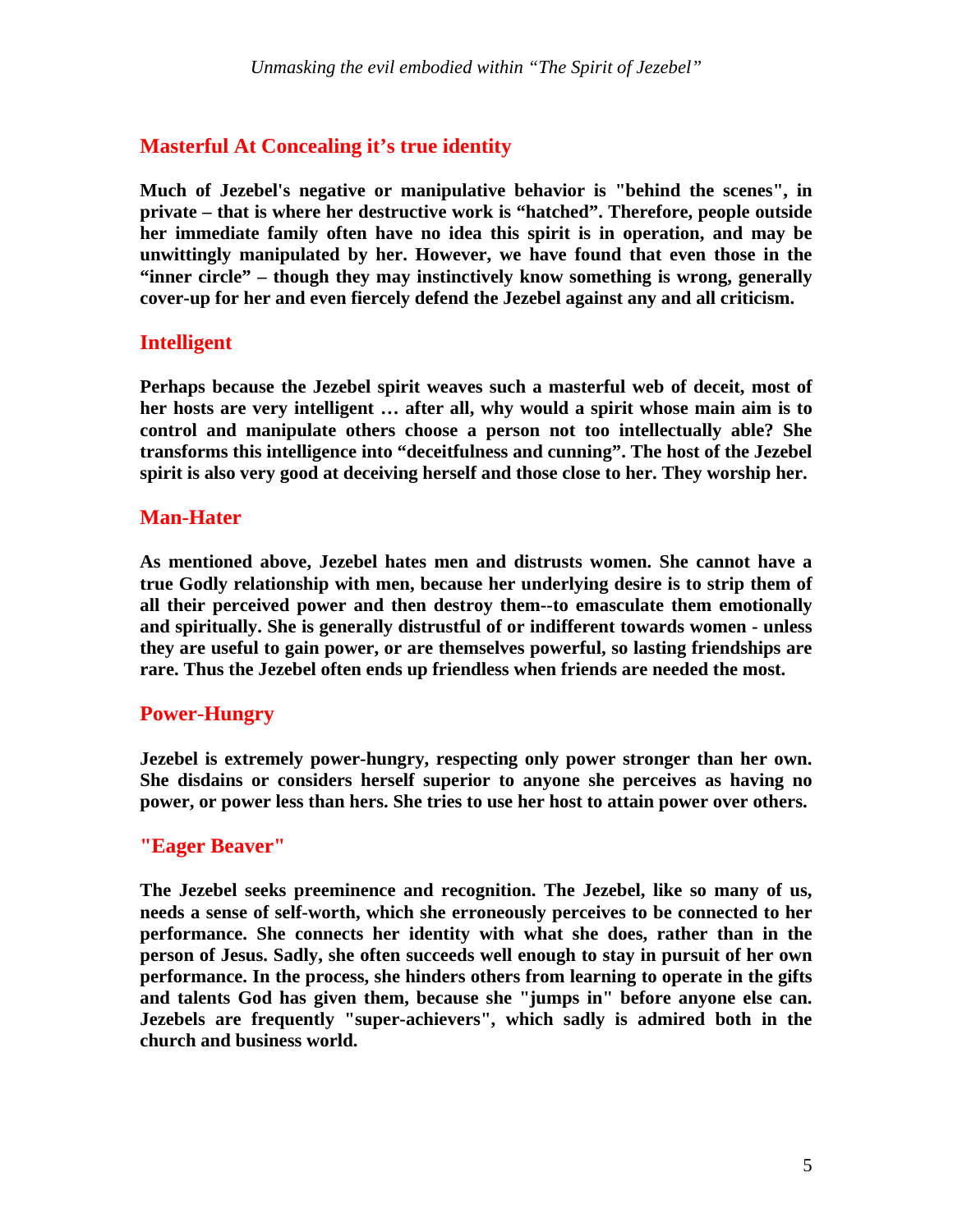## **Self Worship**

**Jezebel worships herself (keeps the focus on herself, except where a false attitude of compassion or humility serves her purposes). She has difficulty talking at length about anyone but herself, even when "counseling" others. PRIDE is key as well. Though she may conceal it well - she is a very proud (of herself) person and sometimes extremely vain. Many Jezebels are reasonably attractive, and some very beautiful; however, much of the seduction and attractiveness is actually demonically derived - giving them the ability to quickly form "soul ties" with people and thus proceed to control them, their lives and their futures. She now lives vicariously through them, drawing strength from them while sapping them of their strength.**

## **Jealous**

**Jezebel is often extremely jealous when others receive any attention. She will stand in the way of anyone else receiving attention or recognition, if possible. Sometimes this is done consciously, but usually it is done instinctively. This is one of the biggest dangers to the Body of Christ, according to James 3:16, because it opens the door to "every evil thing" to enter in - not just to the Jezebel, but to the entire congregation.** 

## **Uses Others**

**The Jezebel uses other people as objects, where it suits her need, to gain control, influence and power. Once she has gained the control desired, she generally rejects and tosses the people aside. If they are in her family, she does this emotionally.** 

## **"Queen Bee"**

**Jezebel demands worship from others (the "queen-bee" syndrome). She must have dominance and control in her home. Other family members exist just to please her. Jezebel requires "worship" from her family and followers … to be their "goddess".** 

## **"Bossy"**

**The Jezebel is extremely authoritarian ("bossy") by nature, though subtly with the low-profile type. She is easily offended if her authority is questioned, and will often respond with extreme anger at even the slightest offense. She demands blind loyalty!**

## **Unrealistic Expectations of Others**

**Her expectations of others are always unrealistic - because others cannot meet her demand for complete submission. If they do try, she despises them and casts them aside when she has what she wants out of them. Anyone attempting to relate to a person with this spirit is literally in a "no-win situation". Nothing pleases this spirit.**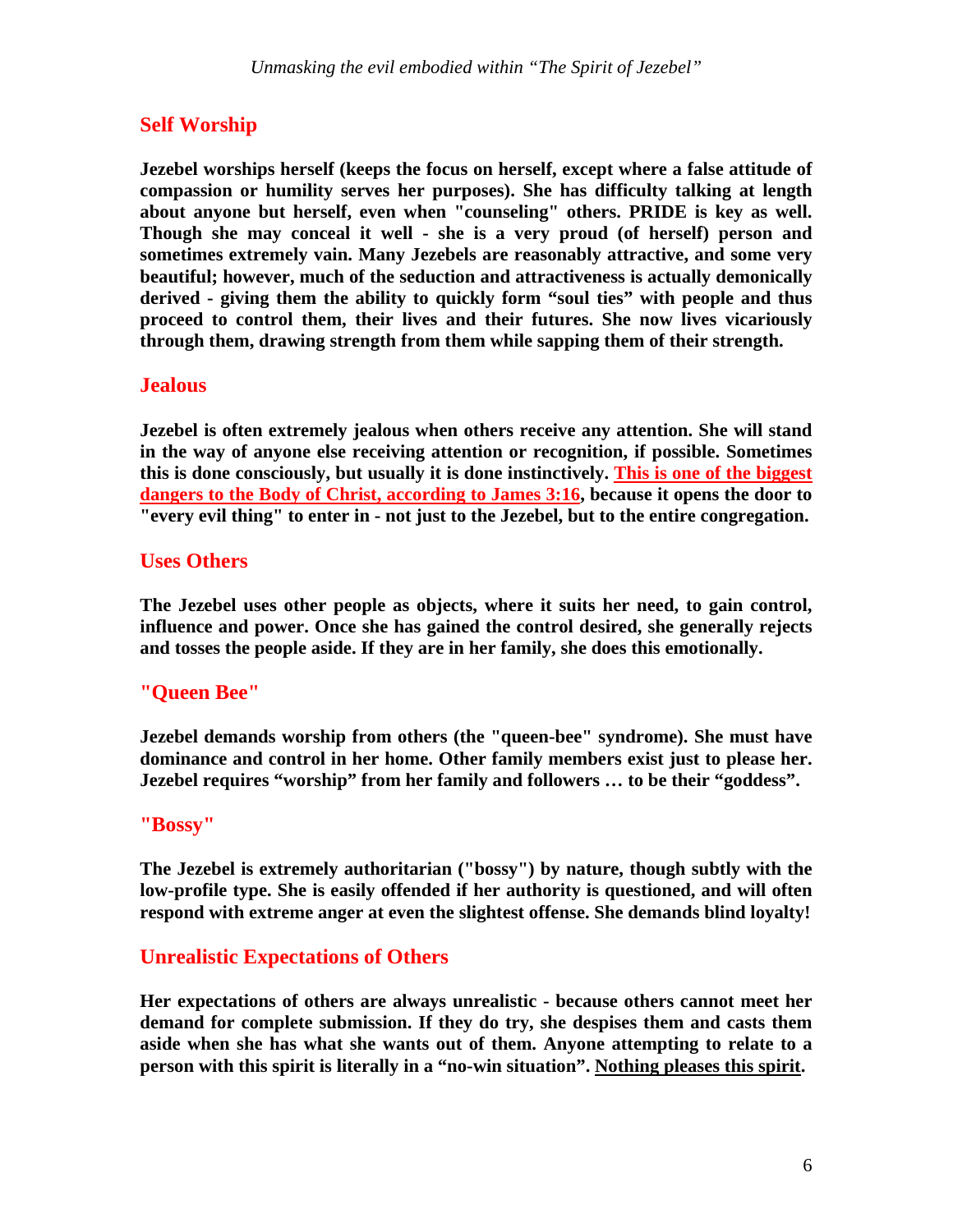## **Perfectionism**

**Perfectionism is a common characteristic of the Jezebel - generating self-hatred in the victim, and a despising of others around her who fail to meet her exaggerated standards. This is part of the "unrealistic expectations" she has toward herself and others, but it is also an excuse for disrespect toward others, especially those in authority – since they don't "measure up" … so she doesn't have to show respect.**

# **Seduction, Control, Manipulation and soul-ties:**

**Control and manipulation are the strongest parts of the Jezebel nature. These are "spirits of witchcraft" and are extremely dangerous! Nearly everything the Jezebel does utilizes one or both spirits to attain her goal. Jezebel is the ultimate manipulator – and nobody is better at manipulation than the person (victim) being controlled by this spirit.** 

**But, Jezebel cannot control you until she first seduces you. Beware of flattery, smooth prophetic sayings, and the seducing tears from this spirit! Jezebel loves false spiritual government, she knows how to create, flow and operate in it. She views children as tools and weapons to manipulate your heart … and advance her goals.** 

**Jezebel is like a shark; she is most vicious and dangerous. She circles the lives of others looking for teachable, seducible, controllable, "disciples" of her own. Jezebel likes to birth spiritual children of her own as she looks for disciples to eat from her own table. She will look for those that are in rebellion, who are weak, wounded, or those who are contending, bucking, and fighting any established spiritual authority.** 

**She knows how to use deep emotional hurts and wounds to manipulate and control as she creates soul ties with you. Jezebel loves to pull people unto herself and away from those who can truly speak into their lives. Jezebel knows how to stir you up because she flows best in "a whirlwind of confusion and turmoil". She probes your soul looking for your weakness. She is expert at developing soul ties, and often does.** 

**As previously mentioned, she often seduces her victims wherever possible. However, the Jezebel will use any tool available to manipulate those around her to do her will.** 

**She uses faults or weaknesses she perceives in the person she is attempting to control to create feelings of shame or guilt, and therefore ultimately submission to her will.** 

**She also often uses fear and intimidation to manipulate you into submission to her.** 

**Jezebel is very possessive and domineering; she wants to control you. Jezebel loves power, "Give me, give me, give me." You see, money is not really the issue with this spirit, it's power and authority that she's after. She likes to be in control of your life because she draws her strength from controlling you. That's why you feel spiritually drained after contending with her - much more so than with other tough people!**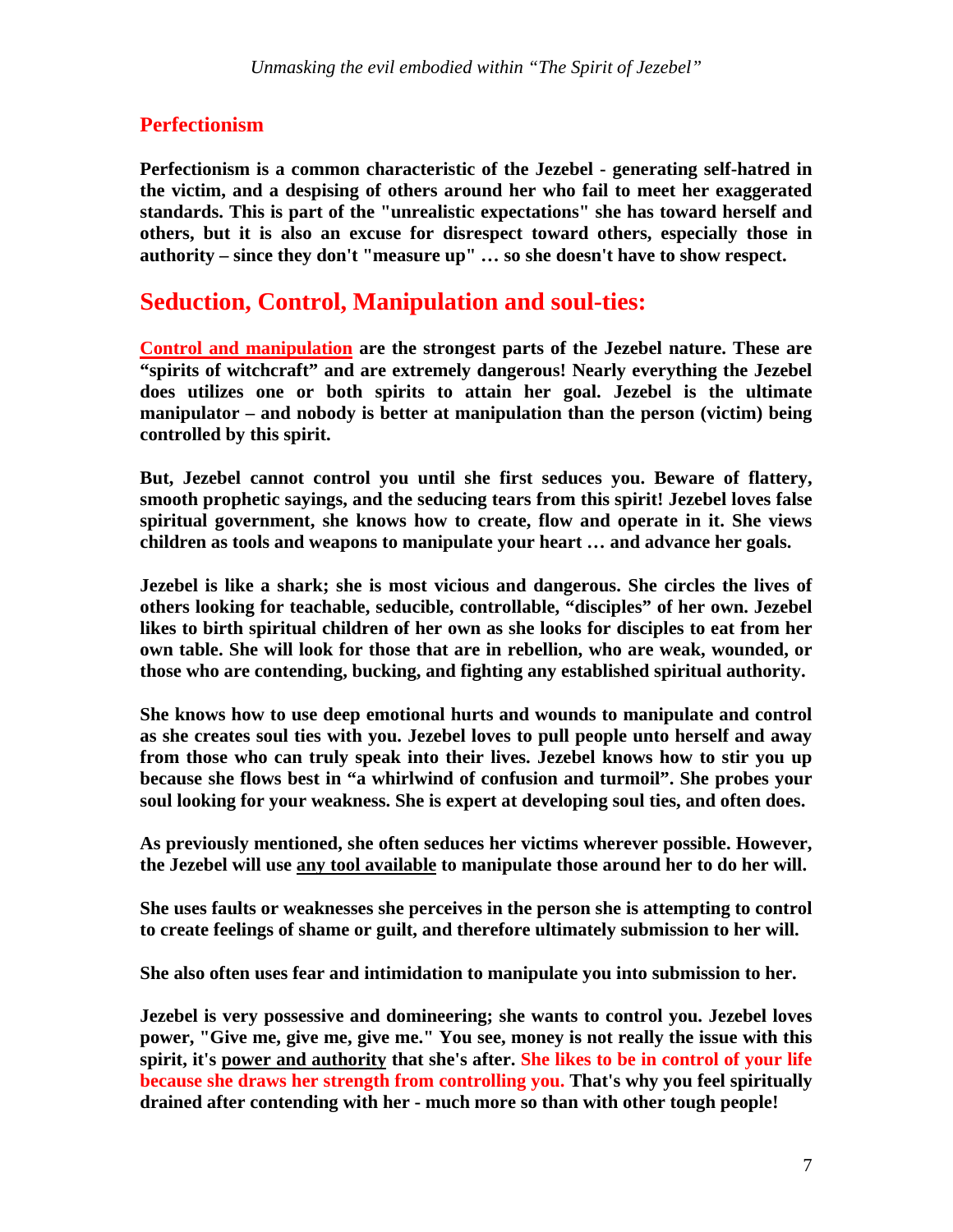**She uses self-pity and her own weaknesses to manipulate another into submitting to her out of compassion or pity. Feeling sorry for Jezebel is not compassion, it's folly!** 

**She will even use prayer to manipulate the one she is attempting to control, especially prayers prayed audibly over that person … to create the illusion that doing Jezebel's will is actually "obeying God", or to generate fear or other emotion within the person - which the Jezebel can then use for manipulation of them.** 

**Even though often powerfully gifted of the Lord, the Jezebel will frequently operate in the false discernment of the enemy by speaking words of knowledge gained from familiar spirits, and not from the Spirit of God - this is "witchcraft". The power of witchcraft is derived from Satan himself and every attempt at manipulation or control "sells out" more to Satan and strengthens the deception the Jezebel is under.** 

**If you get between Jezebel and the person she is trying to control, she'll attack you most viciously, trying her best to destroy your relationship with that person. She will try and destroy your reputation, undermine your authority, set you up, and generally stop at nothing to separate you from her intended "victim". Beware!** 

## **Attracted to Power**

**Jezebels are attracted to people of power like "moths to flames". Often, a very intelligent, efficient, attractive, and even blatant Jezebel can be found serving "at the feet" of prominent leaders, even in the church. The deception and/or seduction of the Jezebel is often so successful that the leader does not recognize who is at his right hand. The Jezebel's true desire is to wrest the power from the person being served. If that person is prophetic in nature, the actual mission is to destroy them by any means available (destroy their credibility, undermine their authority, discredit their ministry, cause them to fall into sexual temptation, etc.).** 

#### **Ambitious**

**Jezebels are desirous of "moving up the ladder" wherever they are – not that ambition is always "evil". It's just another character trait to look for. However, you simply will not find a humble, repentant, democratic** *and non-ambitious* **Jezebel.** 

#### **While Jezebel's belief system is incorrect, they are very firmly held beliefs!**

**Jezebels are usually people of deep convictions. As mentioned earlier, many people controlled by the Jezebel spirit have a true heart for God and earnestly desire to serve Him. The original Jezebel (The Spirit's first noteworthy host – queen of Israel) was devoutly religious - but was at total enmity with God! She worshipped at the altar of Baal (worship of the flesh). Modern-day Jezebels may indeed believe they are serving the one true God; however, the true hidden agenda is "self-worship".**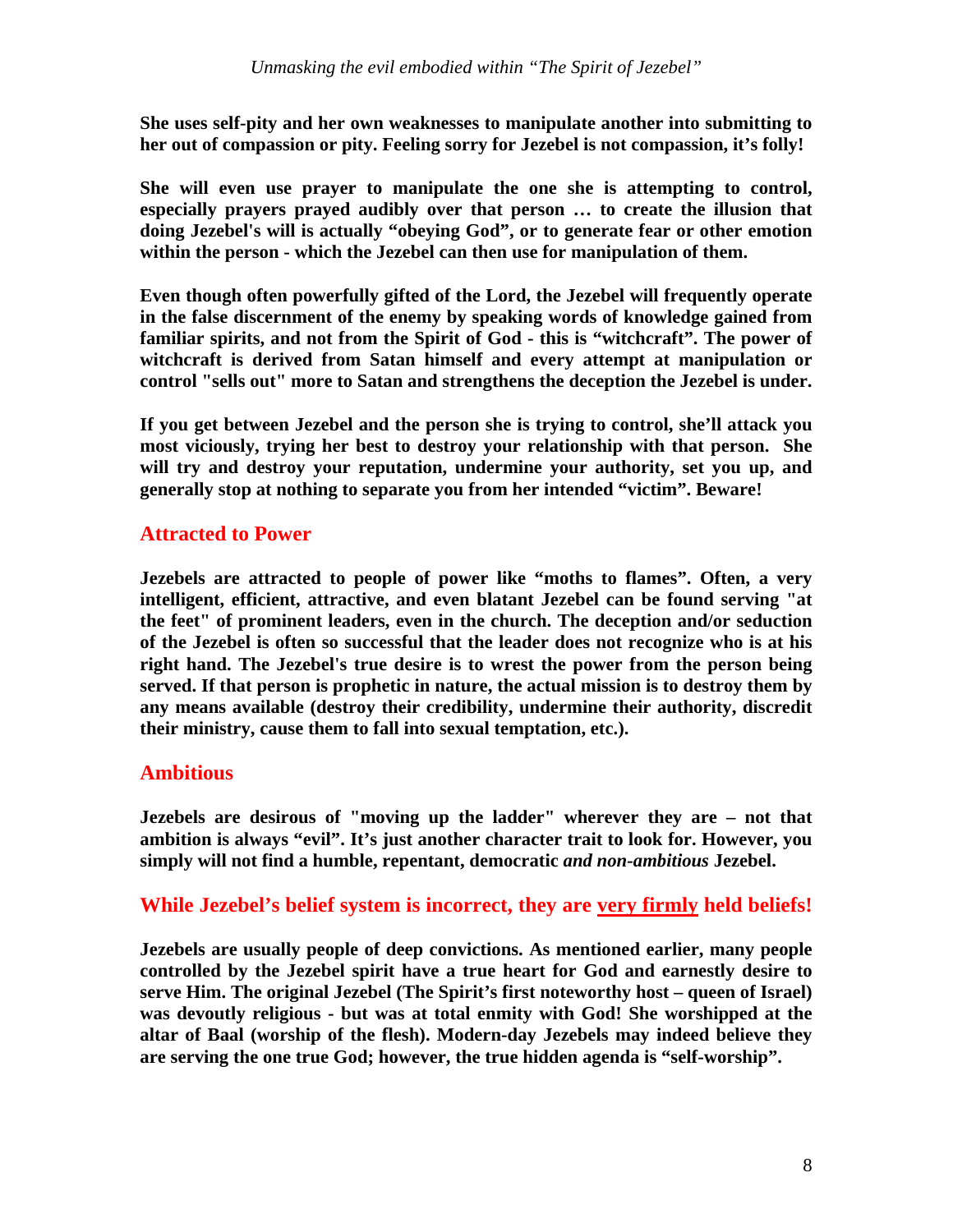## **Murmuring, Complaint, and Criticism**

**Jezebels utilize the spirits of murmuring and complaint and criticism, which are "servant spirits" in her stronghold. She uses criticism of perceived faults in others to build up her own self-esteem, and to justify her disobedience of, or lack of respect for, others. Because she tends to perfectionism, any fault she finds in others is grounds for disobeying their authority. She uses criticism as a tool to manipulate those around her, and along with murmuring and complaint, causes divisiveness to weaken her opposition and thereby to gain control over and to destroy them.**

#### **Lustful**

**Jezebels are "lustful spirits" - with lust for power being primary; however, as mentioned earlier, their lust may be manifested sexually, if it will bring the desired result. The manifestation varies from a wife withholding sexual union from the husband for manipulative purposes, to utilizing sexual temptation to draw one more powerful into a compromised position that will cause their destruction or downfall.** 

#### **Always invoking an Angry Display – saying "NO" to Jezebel!**

**Jezebel displays angry, vicious and sometimes violent behavior when opposed. She will turn on the one who refuses to do her will or submit to her (especially if she has been successful in manipulating this person in the past), frequently with a vicious, berating verbal attack aimed at humiliation. The emotional damage caused by these outbreaks can be devastating to the one at whom she directs her wrath. This is often the source of terrible emotional wounds for her children and spouse.**

**When this angry behavior happens in public, it often exposes the true spirit in operation to others who may have been previously deceived. Watch for it!** 

**"NO" is the operative word for Jezebel. When those in spiritual authority say "NO" to her, she is ready for war. Remember, Jezebel is a warring spirit who is always dressed for battle.** 

#### **Capitalizing on other's insecurities:**

**Have you ever felt insecure? Be careful, Jezebel loves to flow in the realm of insecurity. She will spot this in you "instantly" and then the seduction begins …** 

#### **Infirmities and Disease**

**Jezebels frequently ENJOY people's (including their own) poor health, especially the "low-profile" type. For them, it is a tool for attention, sympathy and other forms of manipulation. The tragedy is that this form of "invited infirmity" eventually leads to real physical problems, and becomes a part of the destruction wrought on the host by this spirit – but it serves to further Jezebel's ends, not to weaken her.**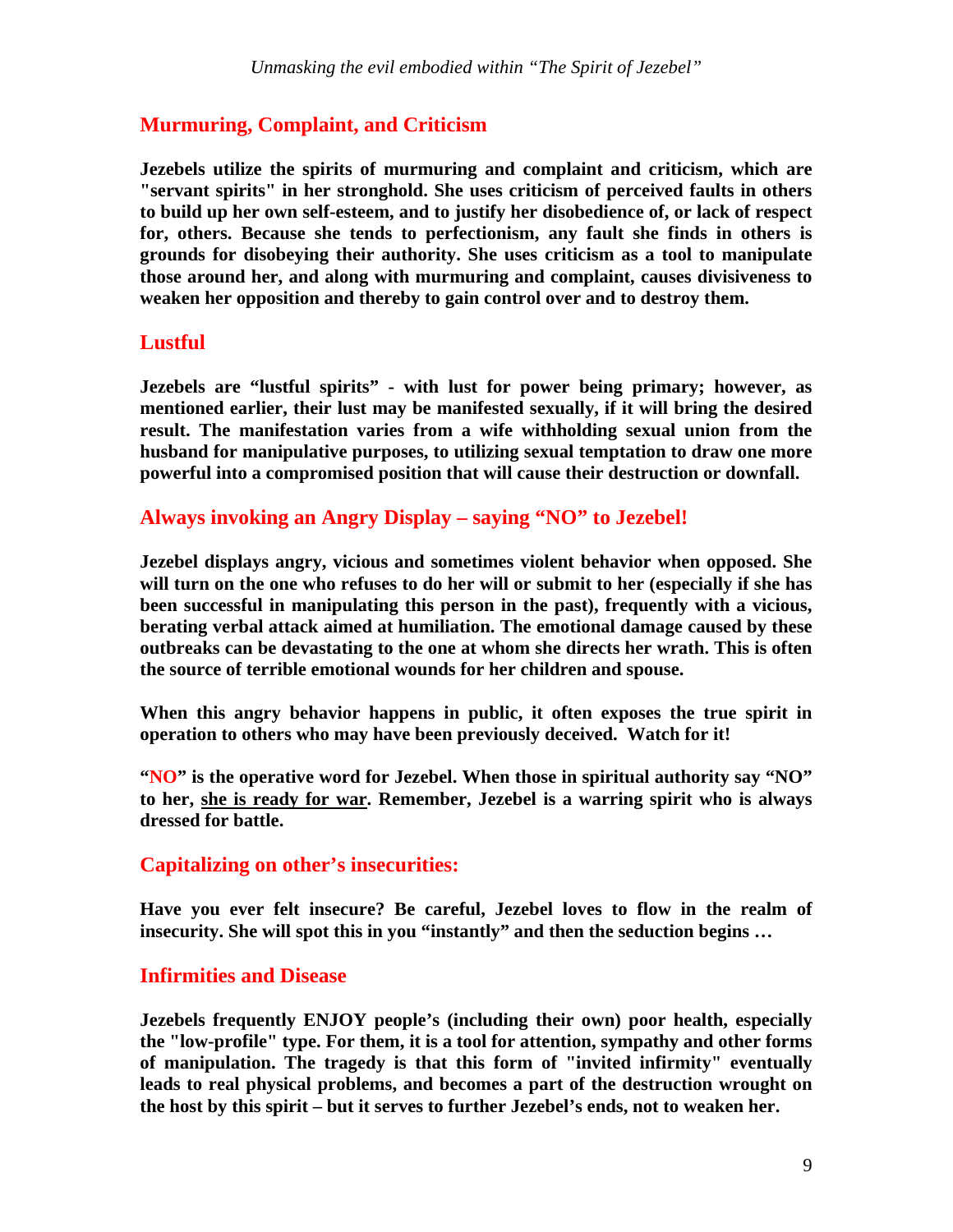## **Reviles Authority**

**Jezebels revile (despise and show no respect for) authority. Building on "fear of authority" (especially since men are frequently the authority figures who originally hurt them) coupled with rebellion, she hates anyone placed in authority over her, and seeks to destroy them and take their power. An early manifestation in childhood is a lack of respect for self or others, and no respect for possessions, either theirs or others'. Remember, Jezebel sees herself as the "goddess on the pedestal".**

#### **Destruction**

**In addition to destroying those around her, Jezebel especially hates the host she is controlling (remember the mission of Jezebel--to kill the prophets: the victim is often herself anointed of God to be prophetic), and will ultimately cause her victim to self-destruct. This is referred to as the "Black Widow spider syndrome" since black widow spiders kill their mates. In the spirit realm, there are two applications: (1)the Jezebel spirit seeks to kill the male authority figures (or prophets) and (2)she seeks to kill her host (which is mated to her when Jezebel takes control of their life).** 

## **Cursing**

**Jezebels curse everyone, unwittingly bringing a curse upon themselves, most of the time. Criticism is a form of cursing, both of the person being criticized, and of God their Maker. Murmuring and complaint is a cursing of circumstances, which also curses God for allowing them. Jezebel is a master of criticism, murmuring and complaint, as mentioned previously. Often those whom she is at enmity with are deliberately cursed in a conscious effort to "punish" and "bring them back into line" – to bring them back under her control. Jezebel firmly believes she has right on her side in doing these things, and displays vicious and callous disregard for the well-being and independence of others, having convinced herself that it is ultimately for their good as well and that she knows best and really has their best interests at heart in doing so. Those people who have been on the receiving side of Jezebel's curses feel the anger and the viciousness of her curses acutely, and many succumb to them. However, for those under the "protection of the Cross", these curses are most often transformed into blessings instead, leaving Jezebel sapped of emotional energy, frustrated, confused and completely defeated; wondering what went wrong?** 

**People are not nearly weary enough of this aspect of a Jezebel. We think our well intentioned prayers and blessings are real … but often discount hate-filled curses!** 

## **Superiority Complex**

**Jezebels frequently perceive themselves as intellectually and/or spiritually superior to others, and "talk down" to others. This attitude is actually despising of others.**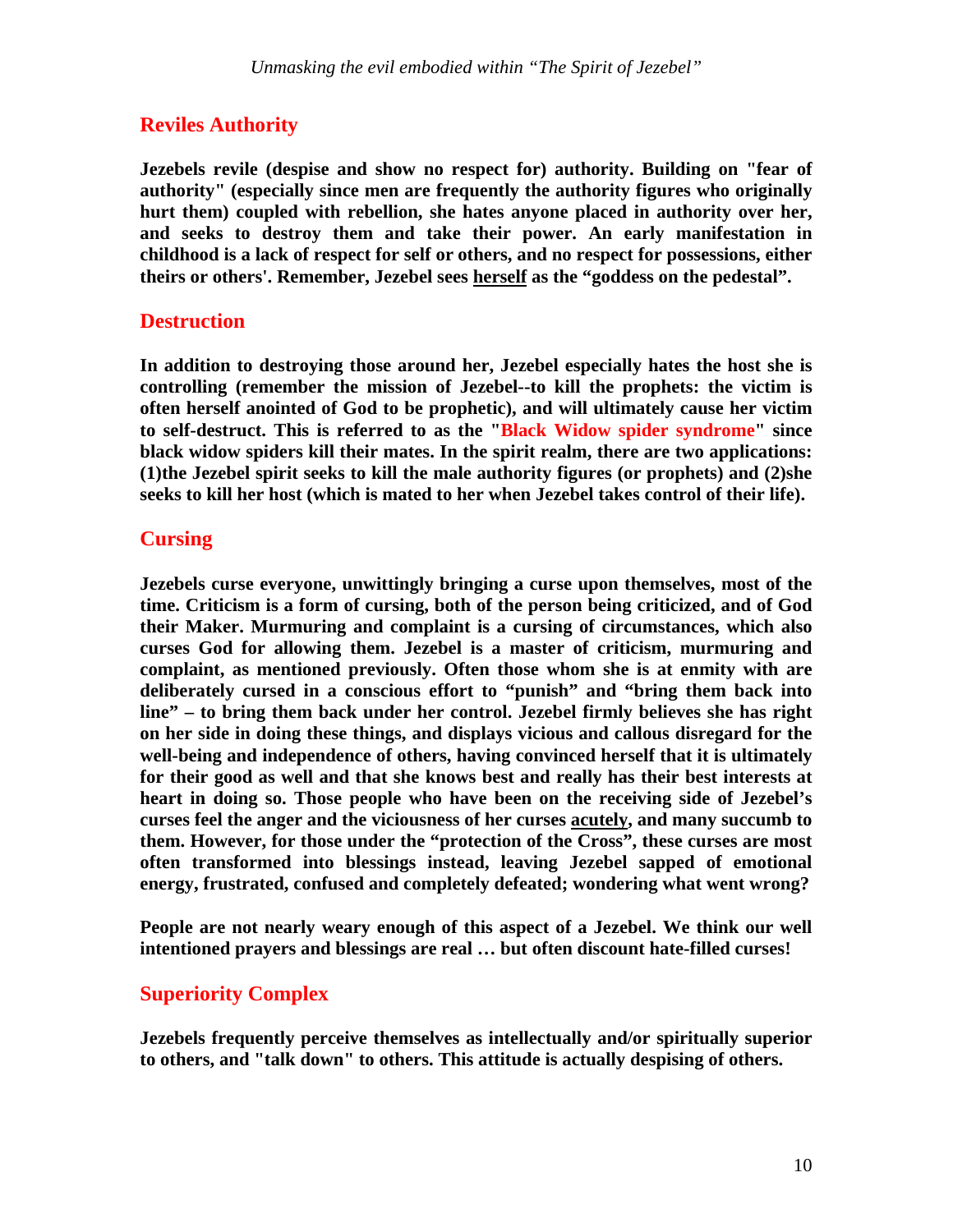#### **The Jezebel Spirit absolutely hates and shuns Repentance and Humility!**

**Because the Jezebel spirit is prideful and rebellious, she hates repentance and humility. These are two mighty weapons which can be used against her.** This is also the key in discerning this spirit **–** *a pride-filled rebellious person refusing to repent***.**

#### **Bitterness and Resentment**

**Bitterness and resentment against past hurts and offenses are nurtured in the victim by the Jezebel spirit, because she knows a root of bitterness will grow like a cancer and manifest itself in all sorts of physical ailments, which she can use as tools of manipulation, as noted above. Of course, this cancer of bitterness is also slowly destroying the victim. In many cases, the countenance of the victim gradually grows more and more unattractive, and in the end, victims controlled by the Jezebel spirit may resemble the very** *witch like crones* **often used to symbolize witchcraft - where this spirit is birthed. The victim rots from the inside out, physically and spiritually, and it shows. People eventually find Jezebel's "Spiritual ugliness" very repulsive!** 

#### **Jezebel Covens**

**Many Jezebels will be drawn to the most influential Jezebel in operation. Though this is done unconsciously, it has the effect of creating a fully-fledged and very effective witches' coven, with a "high priestess" in charge - with devastating results!** 

#### **Jezebel and Children:**

**Jezebel's view of children is perverted. She says she loves them, but she really doesn't even know how to love them, using them as weapons to advance her own selfish needs.** Children are simply pawns in her power and control games.

#### **Jezebel is a classic "Back-stabber":**

**Jezebel is the classic back-stabber, She will smile at you, give you a hug and a kiss and then, as soon as you turn-around, stab you in the back, repeatedly, with vigor, enjoying every wound she inflicts. She is a most vicious and devious spirit. Beware!** 

# FINDING THE WAY OUT from under it's influence:

(Guidelines for Intercession)

It is our opinion, borne out by experience, that there comes a point at which people influenced by this spirit are no longer able to "turn back" … never mind how much you pray for them, reason with them or try to implore them. That is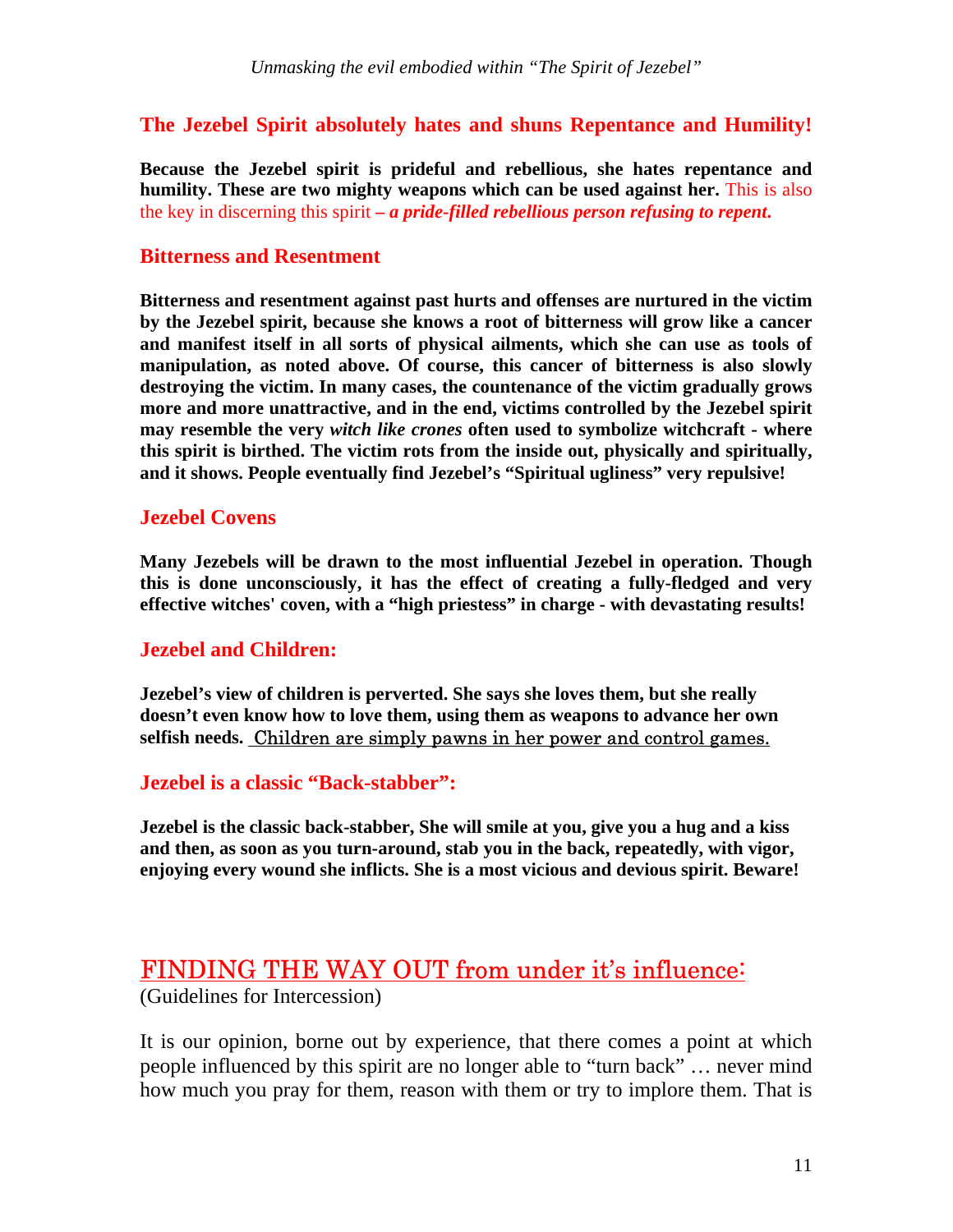why, the secular description of this condition (Narcissism) is deemed "totally incurable" by the psychiatric community. It is actually tremendously dangerous even to have anything more to do with these people. Exactly when they have reached that "point of no return" is still a bit of a mystery to us, but suffice it to say, "God alone knows" and the best we can do is ask God to enlighten us as to which course of action to embark upon, otherwise we may find ourselves trapped in a quest from which there is no easy escape and no happy conclusion.

It is thus very important to ascertain whether the person is "Overcome and completely sold out" to this spirit, or just being "seduced" or influenced by it. In the secular world, this would be the difference between some symptoms of "Narcissism" and "malignant Narcissism " – for which there simply is no cure.

The advise that follows is applicable to those being "seduced" or "influenced" by this spirit – for who there may still be some hope. The advise we give to those dealing with people who are completely overcome with this spirit, and are classifiable as "malignant Narcissists", is simply to "walk away, never look back and put them behind you completely". There is only sadness and danger awaiting anyone who stays connected with these people. Leave them to God.

## **That said, here are some Cautions:**

**Although mercy and deliverance is available from God, until the person being influenced by the Jezebel spirit is fully delivered, Holy Spirit-guided caution should be exercised in dealing with this person. Care should be taken in giving a place of recognition or authority to the victim, as it feeds this spirit. This warning is derived from Revelation 2:20-23, and should not be taken lightly. Remember the stated mission of the Jezebel spirit: to kill (destroy) the prophets of God … and it takes it's mission very seriously. Think of the great and powerful Prophet Elijah being driven to a deep despair and how John the Baptist's head ended up on a platter. Remember it was Jehu who destroyed Jezebel … you know, "Absolutely no compromise or mercy Jehu"! We should adopt similar winning tactics towards this evil spirit. We just have to be very careful (unlike Jehu) not to take this particular mindset too far and thus end up destroying anyone remotely connected with the Jezebel. Many of her victims need to be set free and given some chance at living free. Many of these will defend this Jezebel, in the beginning. Some of these "trainees" were heavily influenced by the "Queen bee"– Jezebel, but with some effort (Love) they can be saved from her wicked grasp … pulled back from the edge of the abyss.** 

## **Use Discernment and "Test the Spirits"**

**The host controlled by Jezebel may exhibit many gifts and have a true heart for God. The reason she is a victim is that Jezebel is out to destroy her life, to kill HER, but first through her, she will try to kill you and any other's who call for**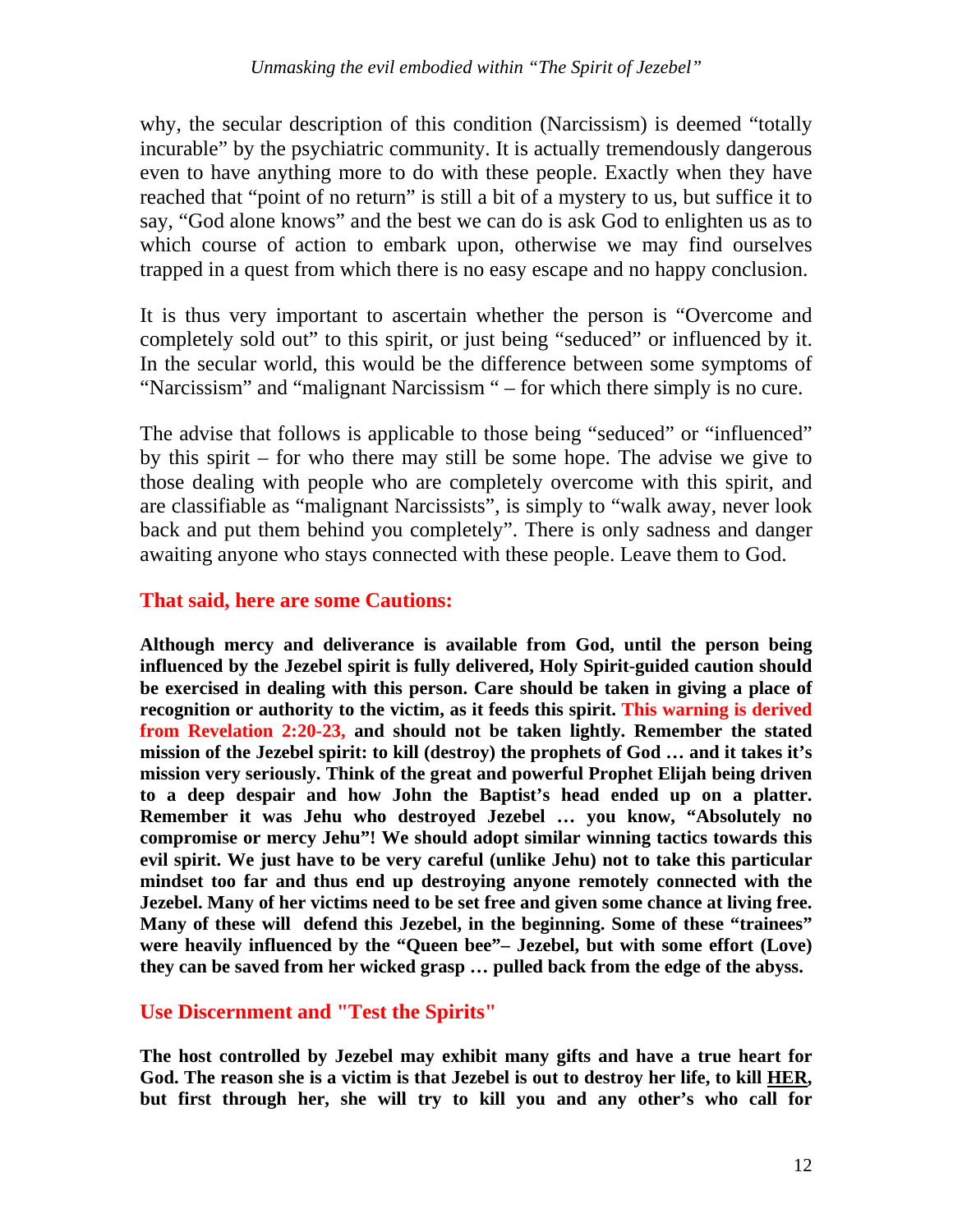**repentance, humility and submission to Almighty God and, of course, she will strive to kill any Prophets of God this spirit can gain access to anywhere. How? Generally not as blatantly as with a gun or knife, though that may happen, but most often with someone else holding it - not the Jezebel, just like the Biblical proto-type did to Naboth. So many times we have encountered one of Jezebels victims in the deathspiral of deep depression, bereft of energy and unable to fight back, like king Theodyn of "Lord of the Rings", under the control of "worm-tongue" - in that case the Jezebel. Often they are like "zombies", and often they do indeed "destruct" … and people think they "self-destructed" – not so, they had their "life-blood" drained from them! Often a teenage child of Jezebel will be terribly depressed, even suicidal.** 

**Remember, our gifts and callings are without repentance (Rom. 11:29). In other words, the gifts are given by the Holy Spirit without regard to "merit" - you can't earn them. So many times Jezebel's will pass themselves off as a "prophetess" or have someone do so for them as it seems more legitimate having others do so.**

We are commanded to "test the spirits" (1 Jn. 4:1). To test for the presence of the **Jezebel spirit, do so with the guidance of the Holy Spirit … and remember:** 

**1)"You shall know them by their fruit" (Matt. 7:16) - not by their gifts.** 

**2) Jezebel hates humility and repentance. She will refuse or dodge a call for either one of these to occur in her life, or fake it if "boxed in". She simply cannot and will not say she is sorry, and even if somehow she is forced to do so, it is very clear that she is NOT sorry at all! Genuine repentance and humility is easy enough to discern.** 

**3) Easily apparent in any Jezebel is complete selfishness - a total lack of empathy for others; though, at times, these emotions are feigned -but it's not real concern. Even when it appears that there is concern for you and your interests, you will quickly find that this concern is really for herself and her own interests, and that her actions are structured to give the illusion of "genuine concern", but her motives are really self-serving. This becomes apparent when you foil her carefully laid plans.** 

**4) The characteristics, personality, and methods of operation will usually manifest themselves openly at times. The seducer (Jezebel) is often blatantly obvious to everyone except the person being seduced. Thus Husbands, wives, children etc. are the last to accept all this. They "hero worship" the Jezebel or are so scared of it that they are totally compliant and fiercely and loyally defend it, even with their lives.** 

**The Word admonishes us to "walk circumspectly" - to be observant of what's going on (Eph. 5:15). Defiance of and lack of submission to genuine authority will usually manifest itself clearly, giving the force behind it away. The key is to be sensitive to the Holy Spirit's guidance and discernment, being careful not to become critical or judgmental by yourself. The bright white light of truth and discernment given by the Holy Spirit very quickly illuminates the total blackness of this very evil spirit, even when it is operating in seemingly Godly folks …** *and then the battle ensues***.**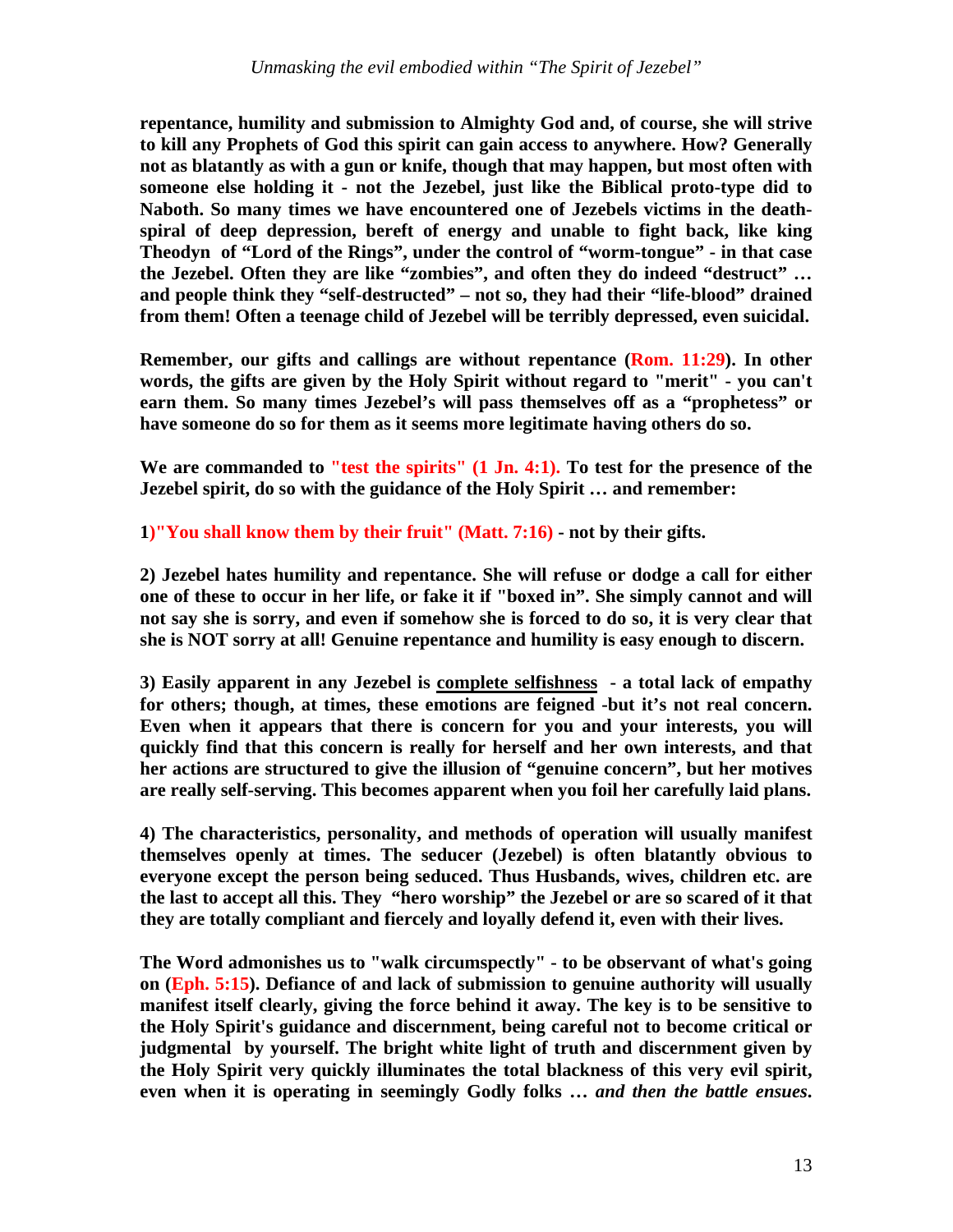## **Denial is Routine**

**Much intercessory warfare may be required for the victim to be delivered. Victims must first recognize deliverance is needed. It is very rare that a person, if directly confronted and told Jezebel is "the problem", will believe and accept it. Denial is routine. There is always some other reason for their behavior, and it is true that other spiritual influences may be actively in operation too. They excuse it all so well.**

**Often, a Jezebel will have gone through a "deliverance" ministry earlier, and been told they were totally and completely delivered. However, because doors were not properly shut in the spirit realm, the Jezebel spirit was able to return, unbeknown to the victim - and with free rein and greatly multiplied in power (Luke 11:24-26).** 

**The victim now believes a lie: that they are fully delivered, and cannot be deceived by the enemy since they are now completely Holy-Spirit controlled, but are still influenced by Jezebel. This confession "confession" from Jezebels is common, even after reminding one of them of the warning of Jesus in Matthew 24:24. The Jezebel now operates freely in her victim, masquerading as the Holy Spirit, with the victim (and many of those around her) fully deceived. Now it is extremely dangerous!** 

## **Use Compassion and Understanding**

**Jezebels generally have a deep lack of self-worth and understanding of God's love for them personally, regardless of the amount of knowledge of the Word. There is such a desperate need of fulfilling self-worth they are ruthless to gain any measure of recognition, even if they already have it. They will step on whoever gets in their way, and many times not be aware they are doing so.** 

**Because of rejection and Jezebel, they cannot properly understand the principle of identity in Christ, though they may believe it intellectually. Indeed, there may be a fear of loss of identity associated with "identity in Christ".** 

**There is also a fear of loss of blessing ("What will I lose in giftings, control, etc?") if they turn and renounce their stronghold. This is another manifestation of lack of trust in God that His blessings cannot far exceed those which are already there, or that He would take away blessing He has already bestowed.**

**To illustrate a person victimized by the Jezebel spirit, Nita Botzenmayer's would have us imagine a picture of a huge, ugly, strong alien-like being with a metallic-looking body, as in the movie, "Alien". The Jezebel spirit is the "superstructure", or "exoskeleton", like the hard body of a beetle. Inside is it's victim, a "puddle" of bloody, gelatinous mass lying in a heap. The victim is lonely, afraid (particularly of being abandoned), forlorn, and in terrible spiritual pain. Deliverance from the Jezebel spirit, with the victim in that condition, would destroy the host entirely.**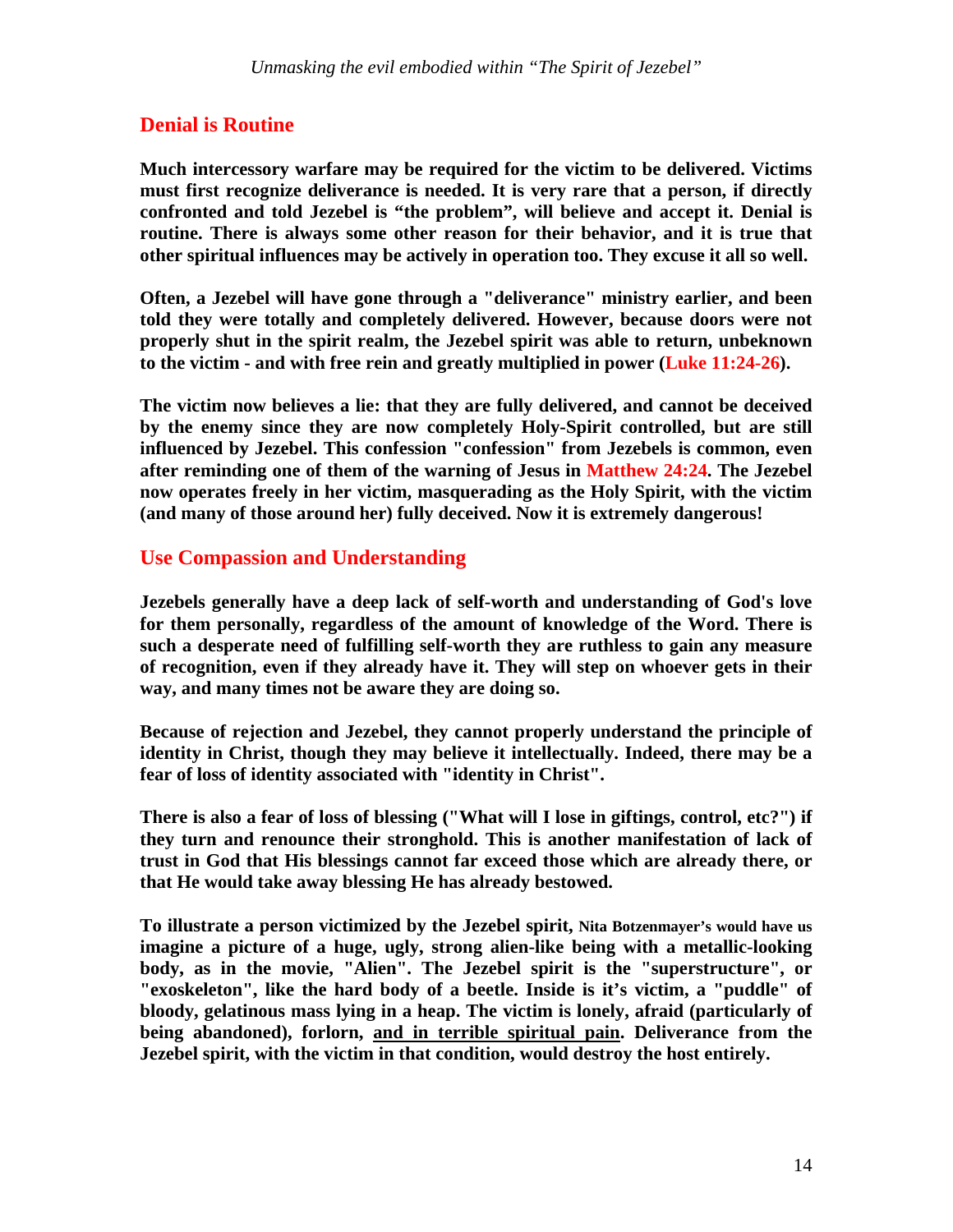## **Strengthen the "Inner Person"**

**The first step in intercession and in the victim's gaining deliverance from the Jezebel spirit, then, requires that the inner person be strengthened by the Lord (Eph 3:16). This is the first principle of deliverance from any demonic stronghold. If you are interceding for the victim, begin to call forth strength in the inner person for them. Be aware that God may give the victim some recognition in order to build up their inner person for deliverance. It may appear that the Jezebel spirit is being fed, when in actuality, the victim's inner person is what is being nurtured. This is why those dealing with the Jezebel-controlled victim must be careful to obey the leading of the Holy Spirit toward them. The goal is for the victim to become strengthened by the Lord to the degree that the stronghold can be exposed and the victim will choose to turn to the Lord, turning her back on the Jezebel and renouncing it in her life.** 

#### **Maintain an Attitude of Repentance and Humility**

**These are two mighty weapons against the Jezebel spirit. She hates them both, as mentioned before. If you display these qualities before her, you may even be despised and reviled by her openly. However, they disarm her weapons against you, serve to expose the Jezebel spirit, and are critical for you if you are interceding for her, your local body, or your region.**

## **Cleanse Your Own Temple**

**In preparation for warfare, Jesus said "first remove the log from your eye, and then the splinter from your brother's" (Matt. 7:5). Spend time with the Lord. Put on your whole Armour (Eph. 6:13-18), and declare war against the strongholds of the enemy in your own life first. Intercessors are not "sinless perfection", but must be willing to be "cleaned up" themselves, if they want to pray the same for others.** 

#### **Declare War on Behalf of the Victim**

**Intercession is a key to deliverance from Jezebel. The victim's spiritual eyes must be opened to the influence of Jezebel in their lives, in order for deliverance to occur. Seek the Lord, and obey as directed to intercede for your sister or brother. (God almost always gives us discernment so that we can intercede.) Intercede in praise and worship, pray in the spirit, and intercede on an individual, specific basis, as the Lord leads.** 

#### **"Plead The Blood"**

**Make declaration in your prayer that the victory is complete by the blood of Jesus. Regularly plead the blood of Jesus" over the victim!**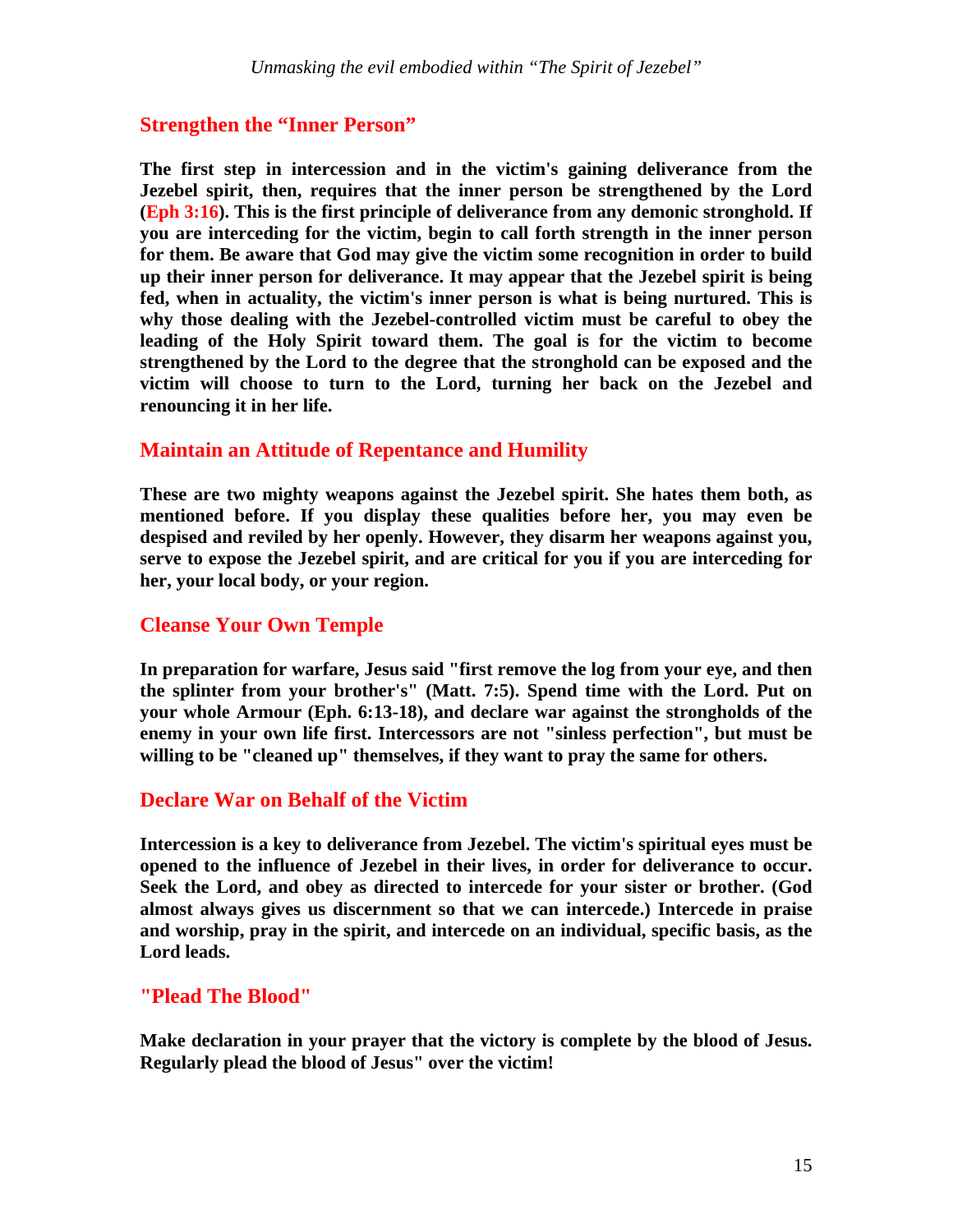## **Binding & Loosing**

**Jesus said "Whatever you bind on earth will be bound in heaven, and whatever you loose on earth will be loosed in heaven" (Matt 16:19b). So, bind the strongman. In order to bind Jezebel off the victim, you must first bind the strongman. Who is the strongman? (See Matt. 12:29). Seek the Lord for specific instructions in each case. Do not apply "blanket bindings" without confirmation from the Spirit of God. You may need to bind the "unholy alliance" mentioned in the introduction to Spiritual Strongholds before you bind Jezebel, and in the same order as described for her below. Then be obedient to the Lord. Do not "cast out" the spirits at this time. The goal of your intercession is to see your sister strengthened so she can make the decision for deliverance. Prayerfully consider the following "tactics": (Often these are suggested in reverse order, but since Jesus said to first bind the strongman, we think it wise not to do so!)** 

**You do warfare against principalities and powers differently - we wrestle against them (Eph 6:12). Since the Jezebel is also a principality, you may need to first bind the principality of Jezebel off your geographical region, and the "power" off your local church body. Then bind Jezebel off your sister or brother. Remember the power of praise in spiritual warfare. Remember the power of agreement (see below).**

**Jesus said "whatever (that includes principalities and powers) you bind on earth shall be bound in heaven" (Matt 16:19, Matt 18:18). Forbid the Jezebel to use their power in any way -deafening, blinding, lying, etc. If you do not use this Biblical order of first binding Satan (the ultimate "strongman"), then principality, then power, and then individual Jezebel, you may be in danger of serious attack, for the power and principality may turn and attack you if you bind only the demon from your sister or brother. Their power is connected to and drawn from hers/his. You have the authority from the Word of God. You are seated with Jesus in the heavenly places (Eph. 2:6), which is far above all principalities and powers (Eph. 1:21).**

**Loose the power of the Holy Spirit. When you have bound the power of the enemy, it is important to ask the Holy Spirit to be loosed upon your region, local church body, and your sister. The idea is to ask the Holy Spirit to fill any voids left by the enemy, and to speak into the life of your region, your local body, and your sister or brother - now that they can hear Him without hindrance. Use the weapons of praise and worship in your intercession. Pray steadfastly in the Spirit.** 

## **Be Warned, Armed and Prepared**

**The Jezebel spirit will send** *demons of fear and discouragement* **against anyone who confronts her. She will "***put a contract out on you***" if you go to war against her. She will not take defeat "lying down". Arm yourself by staying close to the Lord, putting on your "whole armor of God", and use the Sword of the Spirit, which is the Word of God. Be persistent in your battle. Don't forget humility and repentance when needed. Pray Psalm 91 over yourself as well as those for whom you are praying.**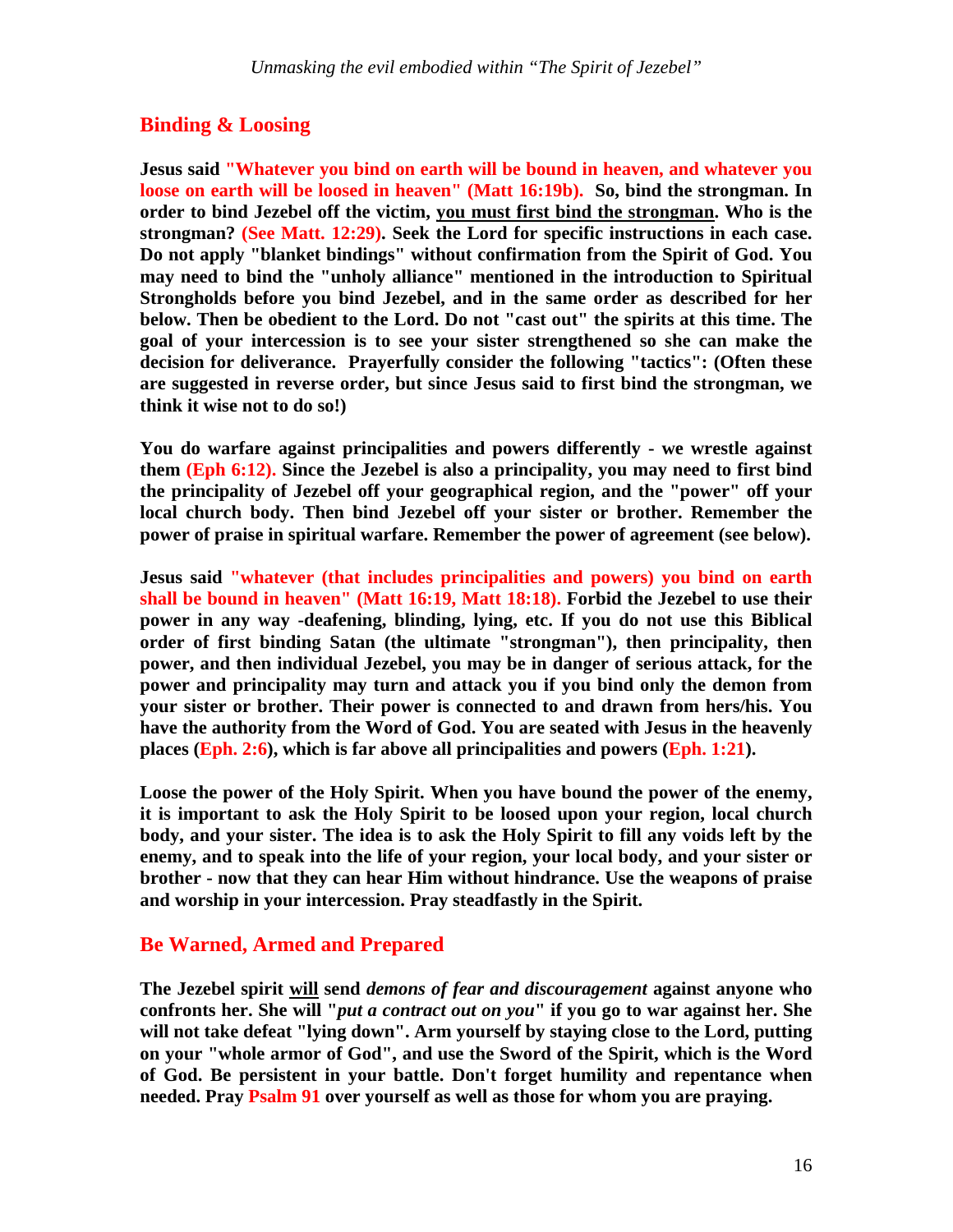## **Corporate Intercession**

**There is strength in numbers, according to the Word: "One can put a thousand to flight, and two can put ten thousand..." (Deut. 32:30). Allow the Holy Spirit to guide you to corporate intercessory prayer with other believers who are called to war against this spirit. Be wary of gossiping about the "victims" publicly as this would be "uncovering their nakedness". "Let him know that he who turns a sinner from the error of his way will save a soul from death and cover a multitude of sins." (James 5:20) If you are unsure how to pray, ask yourself how you would like to be prayed for if you had this problem. Pray in the Spirit.**

## **Help Pick up the Pieces**

**Be ready, when God reveals the truth to the victim, to help her pick up the pieces and build a "new life in Christ". The victim's life may have fallen apart before deliverance. Deliverance may be painful, and the victim needs the Love of Jesus without condemnation to heal and walk free (Rom. 8:1,2).**

## **Summary:**

**Remember, the Jezebel spirit is extremely wicked and dangerous, and her influence is widespread. Do not take your warfare against her lightly. However, we as believers have the authority through Jesus Christ over every wicked force. The blood and the name of Jesus has won the victory over every evil.** 

**Balance a strong offensive against the enemy with the compassion of Jesus toward the one in bondage. A sensitivity and obedience to the leading of the Holy Spirit is essential in defeating this foe and bringing deliverance to the captive (Is. 61:1-3).**

**The only path of recovery for Jezebel is repentance and submission to true spiritual authority within God's family. Being teachable and submissive will bring spiritual stability back into Jezebel's life and allow the victim to break free and to fulfill their God given destiny in Christ. But for those who choose not to turn from the spiritual operations of Jezebel -- "Great will be her tribulation" (Revelations 2:22).** 

Remember … even that mighty Prophet of God, Elijah, though he battled Jezebel successfully for so many years, ultimately was so intimidated that he ended up depressed and scared in the dessert – begging God to remove him from the earth! He contained Jezebel, but did not defeat her. Then, back again in "John the Baptist", he again tried the "Repent you wicked Queen you" routine … and ended up defeated, with his head on a platter. It is our observation that calling on Jezebel to "Repent" seldom works. Picking up the pieces after her life has fallen apart and she herself realizes the need for change is much more effective. Otherwise, to battle the Jezebel intent on destroying good folks God's prophets, one must learn from Jehu and get the "Eunuchs (those emasculated victims under her control) to cast her down out of the window, and then, with no glee and no mercy, simply finish the job by trampling her under-foot with your powerful horse!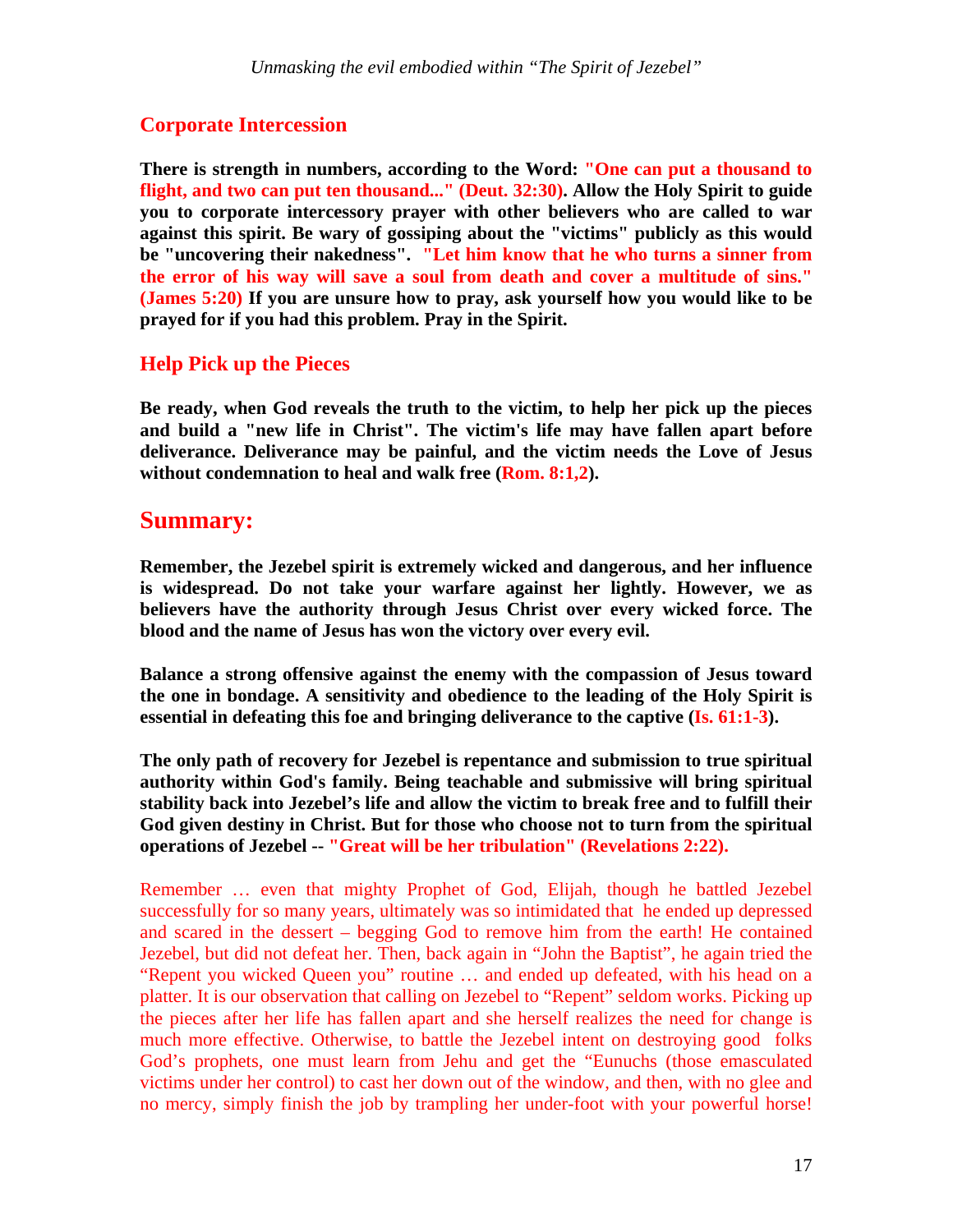## Now let's look at fascinating excerpts from: **"The People of the Lie?**

#### **Copyright: 1983 A Touchstone Book, published by Simon Shuster**

Written by M. Scott Peck M.D.... best-selling author of "The Road Less Traveled" and it's sequels...The Book that has been on the New York Times best pick list longer than any book in history. Though mostly a secular study of evil, you will be fascinated by "The people of the lie", and from these excerpts, the evil nature of "the Jezebel spirit" (Narcissism) clearly emerges! This is the definitive book linking "evil" to a "psychiatric condition". It is noteworthy that after experimenting with many religions, Scott Peck emerged from writing all of these insightful books not as an Atheist or Buddhist, but as a humble (self described) "imperfect" Christian ... and so he remains to this very day.

#### **Evil And Sin:**

**...It is necessary to draw the distinction between evil and ordinary sin. It is not their sins per se that characterize evil people, rather it is the subtlety and persistence and consistency of their sins. This is because the central defect of the evil is not the sin but the refusal to acknowledge it.** 

**...The evil appear to be most ordinary. They live down the street, on any street. They may be rich or poor, educated or uneducated. There is little that is dramatic about them. They are not designated criminals. More often than not they will be "solid citizens"-Sunday school teachers, policemen, or bankers, and active in the PTA.** 

**How can this be? How can they be evil and not designated as criminals? The key lies in the word "designated." They are criminals in that they commit "crimes" against life and liveliness. But except in rare instances-such as the case of a Hitler-when they might achieve extraordinary degree of political power that remove them from ordinary restraints, their "crimes" are so subtle and covert that they cannot clearly be designated as crimes. The theme of hiding and covertness will occur again and again throughout the rest of the book -** *It is the basis for the title "The People Of the Lie."*

**I have spent a good deal of time working in prisons with designate criminals. Almost never have I experienced them as evil people. Obviously they are destructive, and usually repetitively so. But there is a kind of randomness to their destructiveness. Moreover, although to the authorities they generally deny responsibility for their evil deeds, there is still a quality of openness to their wickedness. They themselves are quick to point this out, claiming that they have been caught precisely because they are the "honest criminals." The truly evil, they will tell you, always reside outside of jail. Clearly these proclamations are self-justifying. They are also, I believe, generally accurate.** 

**People in jail can almost always be assigned a standard psychiatric diagnosis of one kind or another. The diagnoses range all over the map and correspond, in layman's terms, to such qualities as craziness or impulsiveness or aggressiveness or lack of conscience. The men and women I shall be talking about, such as Bobby's parents**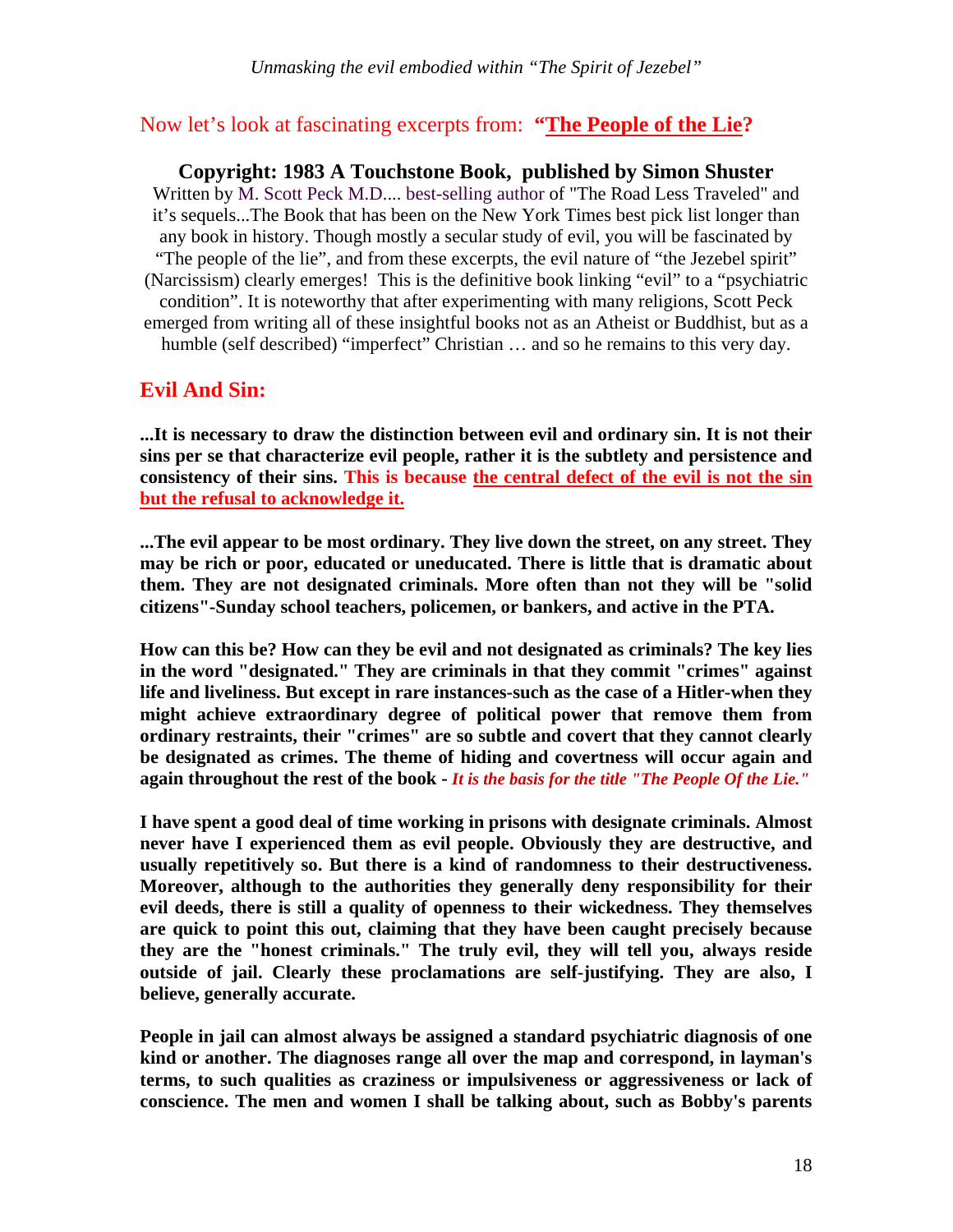**(who had one of their two children commit suicide with a .22 rifle they bought for him, then turned around and give the same rifle to his younger brother as a birthday gift), have no such obvious defects and do not fall clearly into our routine psychiatric pigeonholes. This is not because the evil are healthy. It is simply because we have not yet developed a definition for their disease. Since I distinguish between evil people and ordinary criminals, I also obviously make the distinction between evil as a personality characteristic and evil deeds. In other words, evil deeds do not an evil person make. Otherwise we should all be evil, because we all do evil things.** 

**Sinning is most broadly defined as "missing the mark." This means that we sin every time we fail to hit the bull's-eye. Sin is nothing more and nothing less than a failure to be continually perfect. Because it is impossible for us to be continually perfect, we are all sinners. We routinely fail to do the very best of which we are capable, and with each failure we commit a crime of sorts-against God, our neighbors, or ourselves, if not frankly against the law.** 

**Of course there are crimes of greater and lesser magnitude. It is a mistake, however, to think of sin or evil as a matter of degree. It may seem less odious to cheat the rich than the poor, but it is still cheating. There are differences before the law between defrauding a business, claiming a false deduction on your income tax, using a crib sheet in an examination, telling your wife that you have to work late when you are unfaithful, or telling your husband (or yourself) that you didn't have time to pick up his clothes at the cleaner, when you spent an hour on the phone with your neighbor. Surely one is more excusable than the other-and perhaps all the more so under certain circumstances-but the fact remains that they are all lies and betrayals. If you are sufficiently scrupulous not to have done any such thing recently, then ask whether there is any way in which you have lied to yourself. Or have kidded yourself. Or have been less than you could be-which is a self-betrayal. Be perfectly honest with yourself, and you will realize that you sin. If you do not realize it, then you are not perfectly honest with yourself, which is itself a sin. It is inescapable: we are all sinners. "Although so frequently and even evilly abused, perhaps the greatest beauty of Christian doctrine is its understanding approach to sin. It is a twopronged approach. On the one hand, it insists upon our sinful human nature. Any genuine Christian, therefore, will consider himself or herself to be a sinner. The fact that many nominal and overtly devout "Christians" do not in their hearts consider themselves sinners should not be perceived as a failure of the doctrine but only a failure of the individual to begin to live up to it. More will be said later about evil in Christian guise. On the other hand, Christian doctrine also insists that we are forgiven our sins-at least as long as we experience contrition for them. Fully realizing the extent of our sinfulness, we are likely to feel almost overwhelmed by hopelessness if we do not simultaneously believe in the merciful and forgiving nature of the Christian God. Thus the Church, when in its right mind, will also insist that to endlessly dwell on each and every smallest sin one has committed (a process known as "excessive scrupulosity") is itself a sin. Since God forgives us, to fail to forgive ourselves is to hold ourselves higher than God-thereby indulging in the sin of a perverted form of pride".**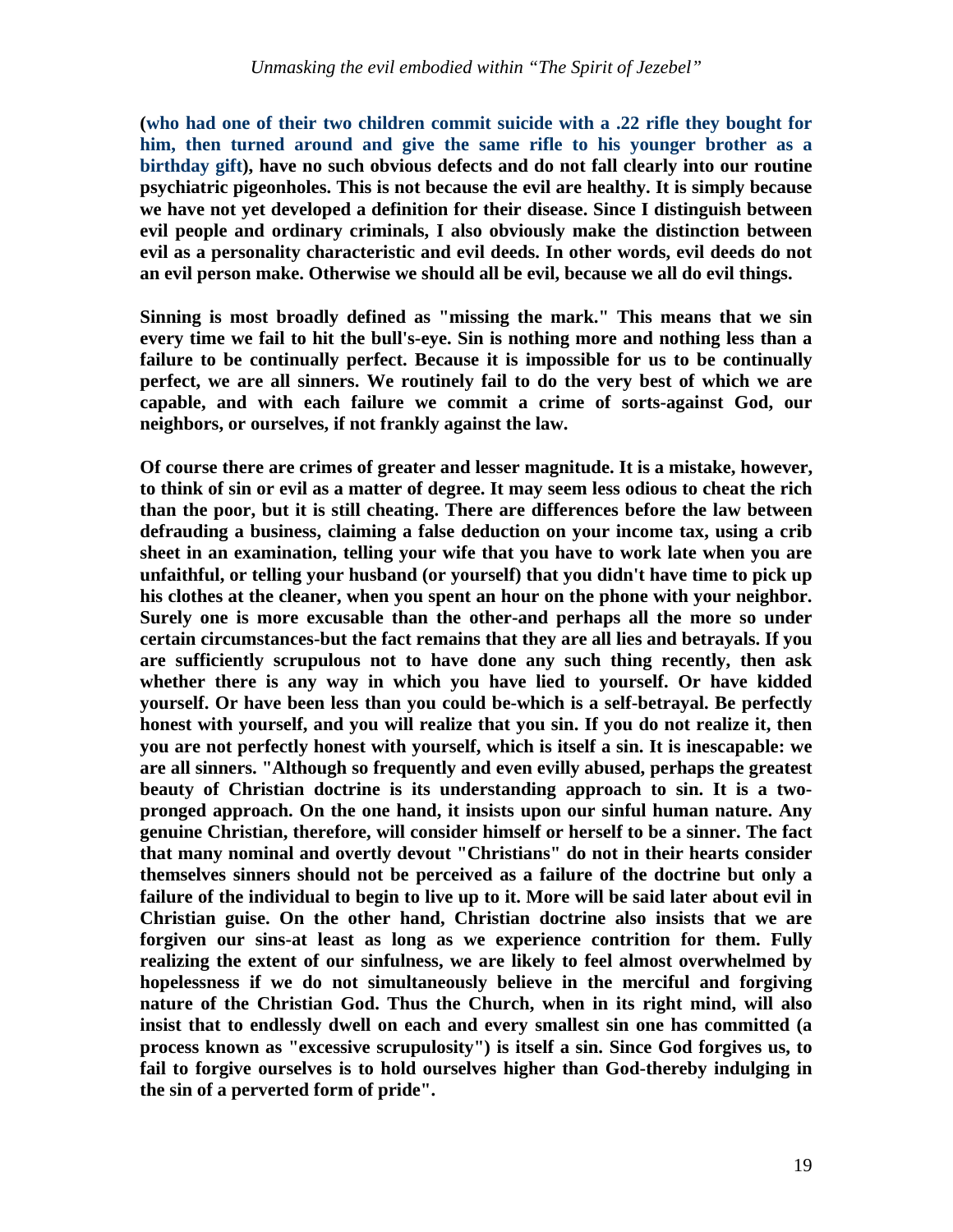**If evil people cannot be defined by the illegality of their deeds or the magnitude of their sins, then how are we to define them? The answer is by the consistency of their sins. While usually subtle, their destructiveness is remarkably consistent. This is because those who have "crossed over the line" are characterized by their absolute refusal to tolerate the sense of their own sinfulness.** 

**I commented that George, blessed by guilt (for making a deal with Satan), managed to turn away from becoming evil, because he was willing-at least to a rudimentary degree-to tolerate the sense of his own sinfulness, he was able to reject his pact with the devil. Had he not borne the pain of "the guilties" he experienced over the pact, his moral deterioration would have continued. More than anything else, it is the sense of our own sinfulness that prevents any of us from undergoing a similar deterioration. As I have written elsewhere: "Blessed are the poor in spirit," Jesus began when the time came for him to address the multitudes. What did he mean by this opener? . . . What is so great about feeling down on yourself-about having this sense of personal sin? If you ask that, it might help to remember the Pharisees. They were the fat cats of Jesus' day. They didn't feel poor in spirit. They felt they had it all together, that they were the ones who knew the score, who deserved to be the culture leaders in Jerusalem and Palestine, and were the ones who murdered Jesus.** 

**The poor in spirit do not commit evil. Evil is not committed by people who feel uncertain about their righteousness, who question their own motives, who worry about betraying themselves. The evil in this world is committed by the spiritual fat cats, by the Pharisees of our own day, the self-righteous who think they are without sin because they are unwilling to suffer the discomfort of significant selfexamination. This is why Jesus said: Matthew 5:3 "Blessed are the poor in spirit, for theirs is the kingdom of God".** 

**Unpleasant though it may be, the sense of personal sin is precisely that which keeps our sin from getting out of hand. It is quite painful at times, but it is a very great blessing because it is our one and only effective safeguard against our own proclivity for evil. Saint Therese of Lisieux put it so nicely in her gentle way: "If you are willing to serenely bear the trial of being displeasing to yourself, then you will be for Jesus a pleasant place of shelter.** 

**The evil do not serenely bear the trial of being displeasing to themselves. In fact, they don't bear it at all. I could not, for instance, detect a hint of self-recrimination in Bobby's parents. And it is out of their failure to put themselves on trial that their evil arises.** 

**The varieties of people's wickedness are manifold. As a result of their refusal to tolerate the sense of their own sinfulness, the evil ones become uncorrectable grab bags of sin. They are, for instance, in my experience, remarkably greedy people. Thus they are cheap-so cheap that their "gifts" may be murderous. In The Road Less Traveled, I suggested the most basic sin is laziness. In the next subsection I suggest it may be pride-because all sins are reparable except the sin of believing one**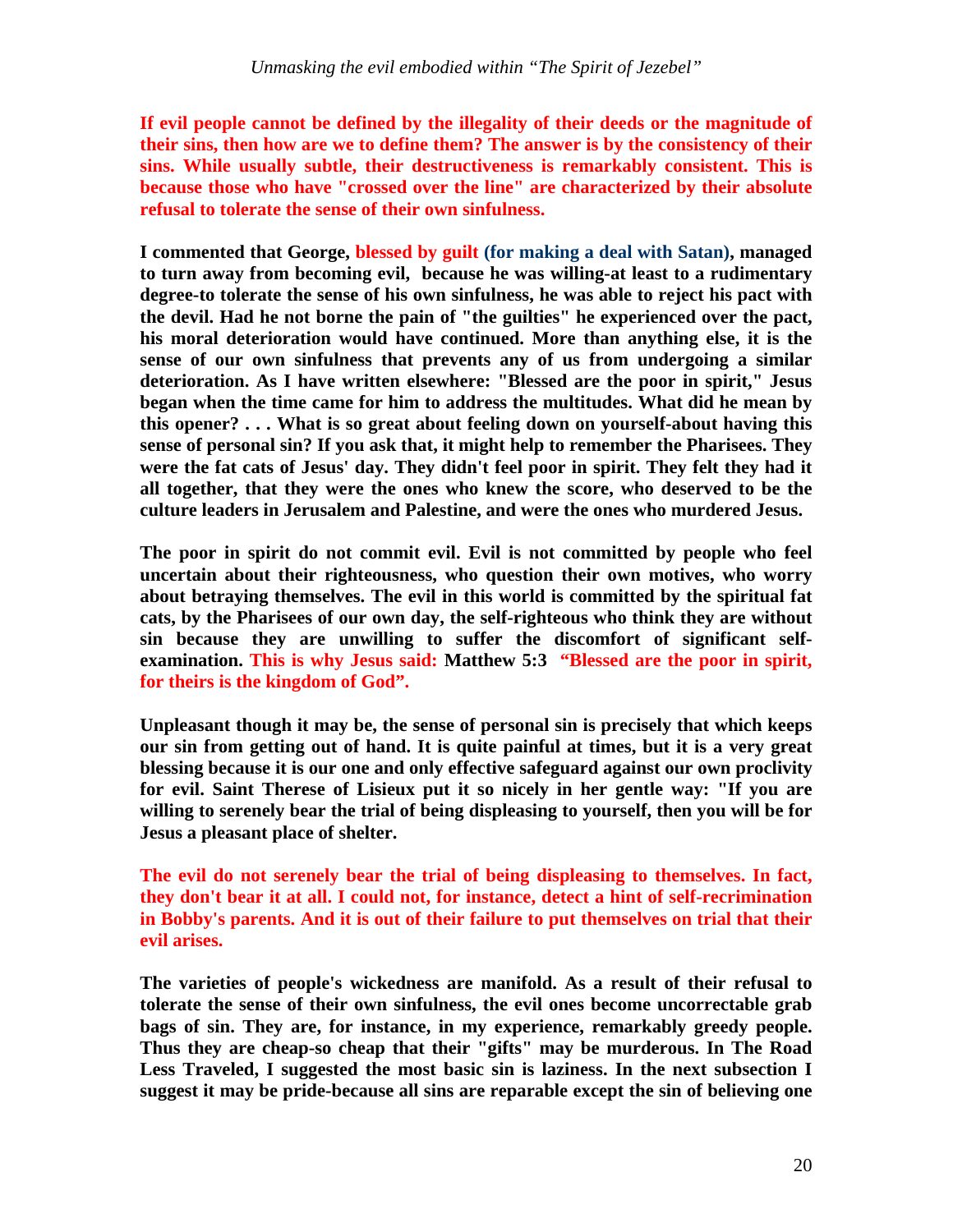**is without sin. But perhaps the question of which sin is the greatest is, on a certain level, a moot issue. All sins betray-and isolate us from-both the divine and our fellow creatures. As one deep religious thinker put it, any sin "can harden into hell":** 

#### **Also, from Marilyn von Waldener and M. Scott Peck, "What Return Can I Make?"**

**· . . There can be a state of soul against which Love itself is powerless because it has hardened itself against Love. Hell is essentially a state of being which we fashion for ourselves: a state of final separateness from God which is the result not of God's repudiation of man, but of man's repudiation of God, and a repudiation which is eternal precisely because it has become, in itself, immovable. There are analogies in human experience: the hate which is so blind, so dark, that Love only makes it the more violent; the pride which is so stony that humility only makes it more scornful; the inertia-last but not least the inertia-which has so taken possession of the personality that no crisis, no appeal, no inducement whatsoever, can stir it into activity, but on the contrary makes it bury itself the more deeply in its immobility. So with the soul and God; pride can become hardened into hell, hatred can become hardened into hell, any of the seven root forms of wrongdoing can harden into hell, and not least that sloth which is boredom with divine things, the inertia that cannot be troubled to repent, even though it sees the abyss into which the soul is falling, because for so long, in little ways perhaps, it has accustomed itself to refuse whatever might cost it an effort. May God in his mercy save us from that.** 

**A predominant characteristic, however, of the behavior of those I call evil is scapegoating. Because in their hearts they consider themselves above reproach, they must lash out at anyone who does reproach them. They sacrifice others to preserve their self-image of perfection. Take a simple example of a six-year-old boy who asks his father, "Daddy, why did you call Grand-mommy a bitch?" "I told you to stop bothering me," the father roars. "Now you're going to get it. I'm going to teach you not to use such filthy language, I'm going to wash your mouth out with soap. Maybe that will teach you to clean up what you say and keep your mouth shut when you're told." Dragging the boy upstairs to the soap dish, the father inflicts this punishment on him. In the name of "proper discipline" evil has been committed.** 

**Scapegoating works through a mechanism psychiatrists call projection. Since the evil, deep down, feel themselves to be faultless, it is inevitable that when they are in conflict with the world they will invariably perceive the conflict as the world's fault. Since they must deny their own badness, they must perceive others as bad. They project their own evil onto the world. They never think of themselves as evil; on the other hand, they consequently see much evil in others. The father perceived the profanity and un-cleanliness as existing in his son and took action to cleanse his son's "filthiness." Yet we know it was the father who was profane and unclean. The father projected his own filth onto his son and then assaulted his son in the name of good parenting. Evil, then, is most often committed in order to scapegoat, and the people I label as evil are chronic scapegoaters. In The Road Less Traveled I defined evil "as the exercise of political power-that is, the imposition of one's will upon**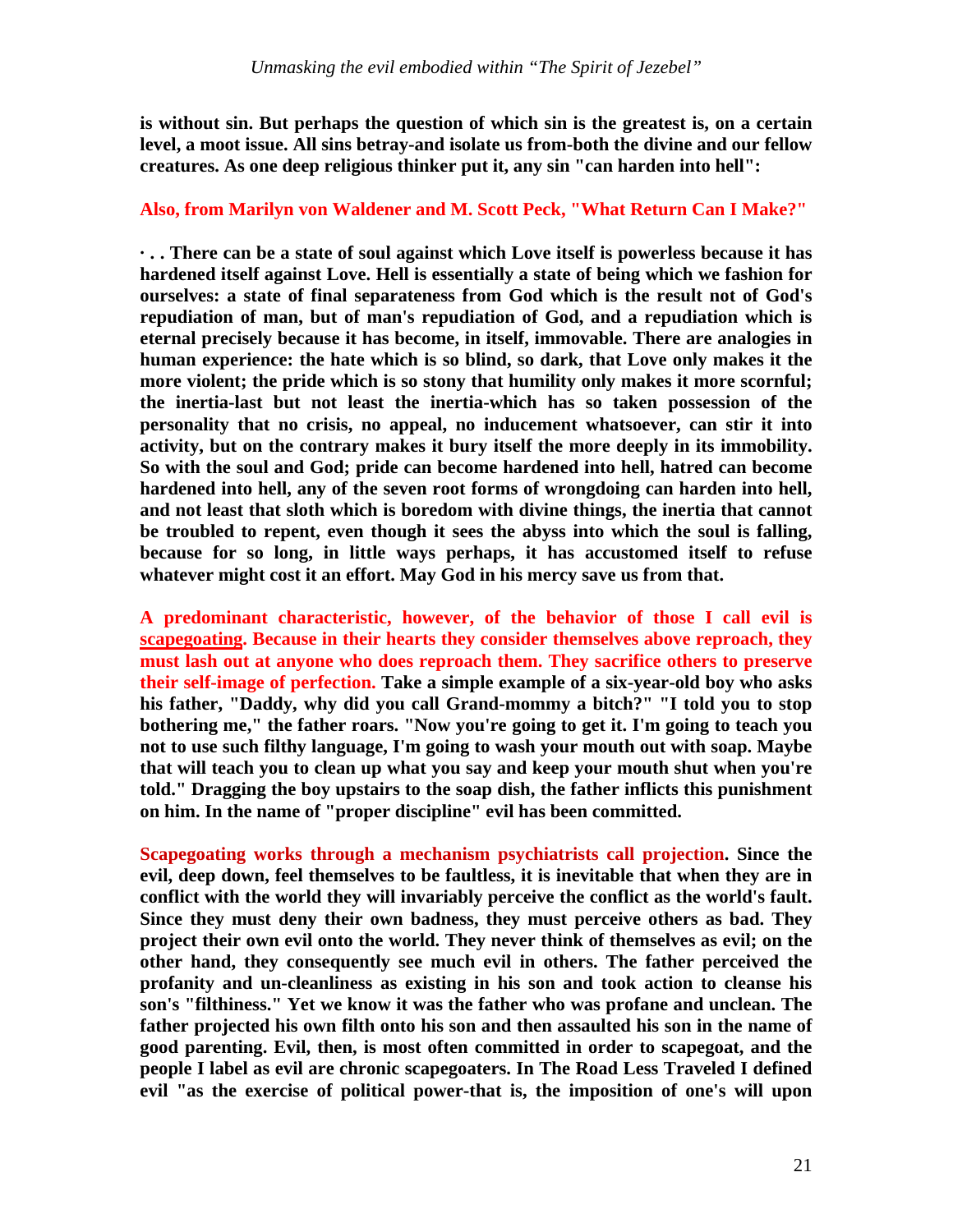**others by overt or covert coercion-in order to avoid . . . spiritual growth" (p. 279). In other words, the evil attack others instead of facing their own failures. Spiritual growth requires the acknowledgment of one's need to grow. If we cannot make that acknowledgment, we have no option except to attempt to eradicate the evidence of our imperfection. Ernest Becker, in his final work, Escape from Evil (Macmillan, 1965), pointed out the essential role of scapegoating in the genesis of human evil. He erred, I believe, in focusing exclusively on the fear of death as the sole motive for such scapegoating. Indeed, I think the fear of self-criticism is the more potent motive. Although Becker did not make the point, he might have equated the fear of self-criticism with the fear of death. Self-criticism is a call to personality change. As soon as I criticize a part of myself I incur an obligation to change that part. But the process of personality change is a painful one. It is like a death. The old personality pattern must die for a new pattern to take its place. The evil are pathologically attached to the status quo of their personalities, which in their narcissism they consciously regard as perfect. I think it is quite possible that the evil may perceive even a small degree of change in their beloved selves as representing total annihilation. In this sense, the threat of self-criticism may feel to one who is evil synonymous with the threat of extinction. How this is so will become clear as we go more deeply into the subject of narcissism.** 

**Strangely enough, evil people are often destructive because they are attempting to destroy evil. The problem is that they misplace the locus of the evil. Instead of destroying others they should be destroying the sickness within themselves. As life often threatens their self-image of perfection, they are often busily engaged in hating and destroying that life-usually in the name of righteousness. The fault, however, may not be so much that they hate life as that they do not hate the sinful part of themselves. I doubt that Bobby's parents deliberately wanted to kill Stuart or him. I suspect if I had gotten to know them well enough, I would have found their murderous behavior totally dictated by an extreme form of self-protectiveness which invariably sacrificed others rather than themselves.** 

**What is the cause of this failure of self-hatred, this failure to be displeasing to oneself, which seems to be the central sin at the root of the scapegoating behavior of those I call evil? The cause is not, I believe, an absent conscience. There are people, both in and out of jail, who seem utterly lacking in conscience or superego. Psychiatrists call them psychopaths or sociopaths. Guiltless, they not only commit crimes but may often do so with a kind of reckless abandon. There is little pattern or meaning to their criminality; it is not particularly characterized by scapegoating. Conscienceless, psychopaths appear to be bothered or worried by very littleincluding their own criminality. They seem to be about as happy inside a jail as out. They do attempt to hide their crimes, but their efforts to do so are often feeble and careless and poorly planned. They have sometimes been referred to as "moral imbeciles," and there is almost a quality of innocence to their lack of worry and concern. This is hardly the case with those I call evil. Utterly dedicated to preserving their selfimage of perfection, they are unceasingly engaged in the effort to maintain the appearance of moral purity. They worry about this a great deal. They are**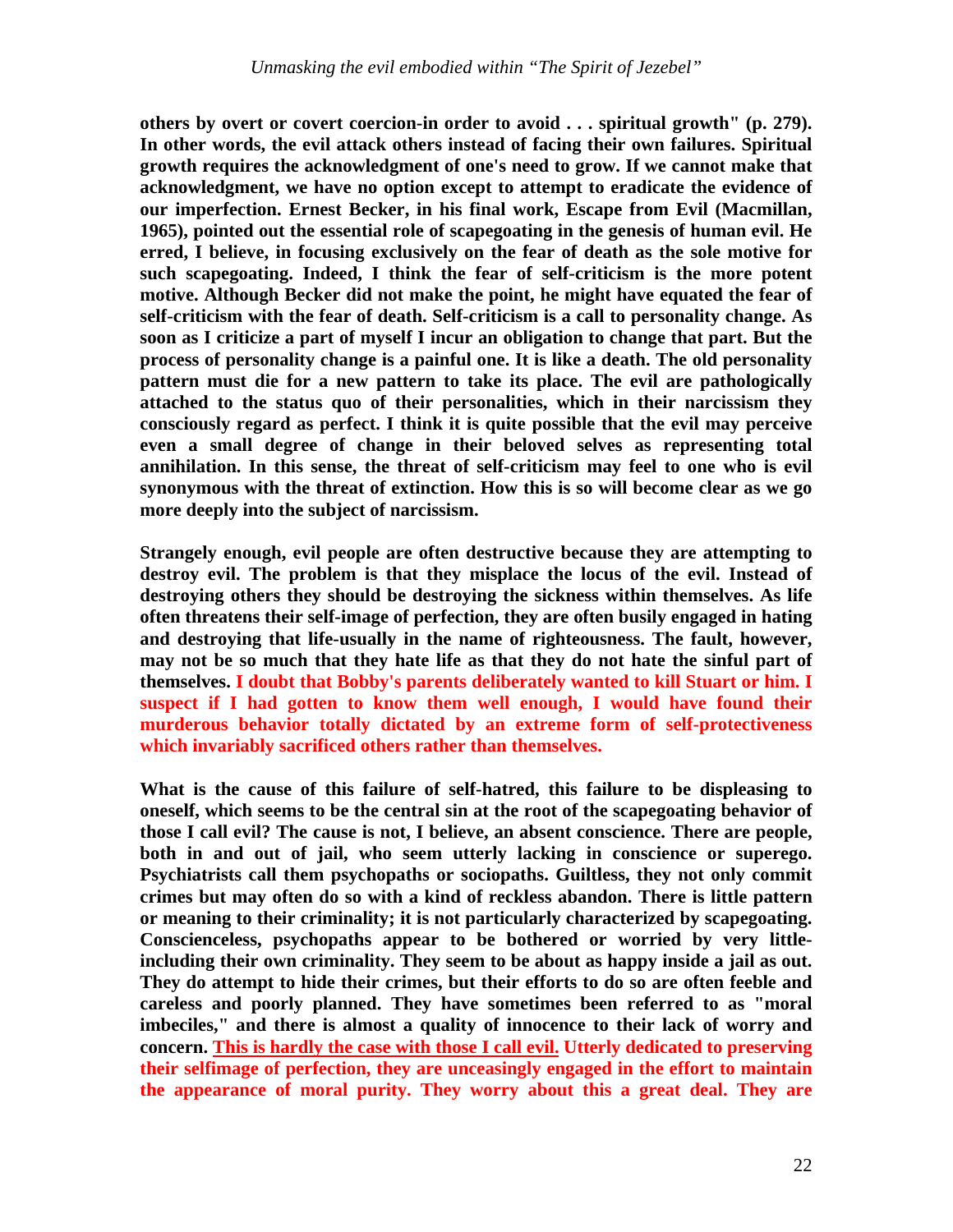**acutely sensitive to social norms and what others might think of them. Like Bobby's parents, they dress well, go to work on time, pay their taxes, and outwardly seem to live lives that are above reproach. The words "image, appearance, and "outwardly" are crucial to understanding the morality of the evil. While they seem to lack any motivation to be good, they intensely desire to appear good. Their "goodness" is all on a level of pretense. It is, in effect, a lie. This is why they are the "people of the lie."** 

**Actually, the lie is designed not so much to deceive others as to deceive themselves. They cannot or will not tolerate the pain of self-reproach. The decorum with which they lead their lives is maintained as a mirror in which they can see themselves reflected righteously. Yet the self-deceit would be unnecessary if the evil had no sense of right and wrong. We lie only when we are attempting to cover up something we know to be illicit. Some rudimentary form of conscience must precede the act of lying. There is no need to hide unless we first feel that something needs to be hidden.** 

**We come now to a sort of paradox. I have said that evil people feel themselves to be perfect. At the same time, however, I think they have an unacknowledged sense of their own evil nature. Indeed, it is this very sense from which they are frantically trying to flee. The essential component of evil is not the absence of a sense of sin or imperfection but the unwillingness to tolerate that sense. At one and the same time, the evil are aware of their evil and desperately trying to avoid the awareness. Rather than blissfully lacking a sense of morality, like the psychopath, they are continually engaged in sweeping the evidence of their evil under the rug of their own consciousness. For everything they did, Bobby's parents had a rationalization-a whitewash good enough for themselves even if not for me. The problem is not a defect of conscience but the effort to deny the conscience its due. We become evil by attempting to hide from ourselves. The wickedness of the evil is not committed directly, but indirectly as a part of this cover-up process. Evil Originates not in the absence of guilt but in the effort to escape it.** 

**It often happens, then, that the evil may be recognized by its very disguise. The lie can be perceived before the misdeed it is designed to hide-the cover-up before the fact. We see the smile that hides the hatred, the smooth and oily manner that masks the fury, the velvet glove that covers the fist. Because they are such experts at disguise, it is seldom possible to pinpoint the maliciousness of the evil. The disguise is usually impenetrable. But what we can catch are glimpses of "The uncanny game of hide-and-seek in the obscurity of the soul, in which it, the single human soul, evades itself, avoids itself, hides from itself.\*** 

**\*Buber, "Good and Evil", p. 111. Since the primary motive of the evil is disguise, one of the places evil people are most likely to be found is within the church. What better way to conceal one's evil from oneself, as well as from others, than to be a deacon or some other highly visible form of Christian within our culture? In India I would suppose that the evil would demonstrate a similar tendency to be "good" Hindus or "good" Moslems. I do not mean to imply that the evil are anything other**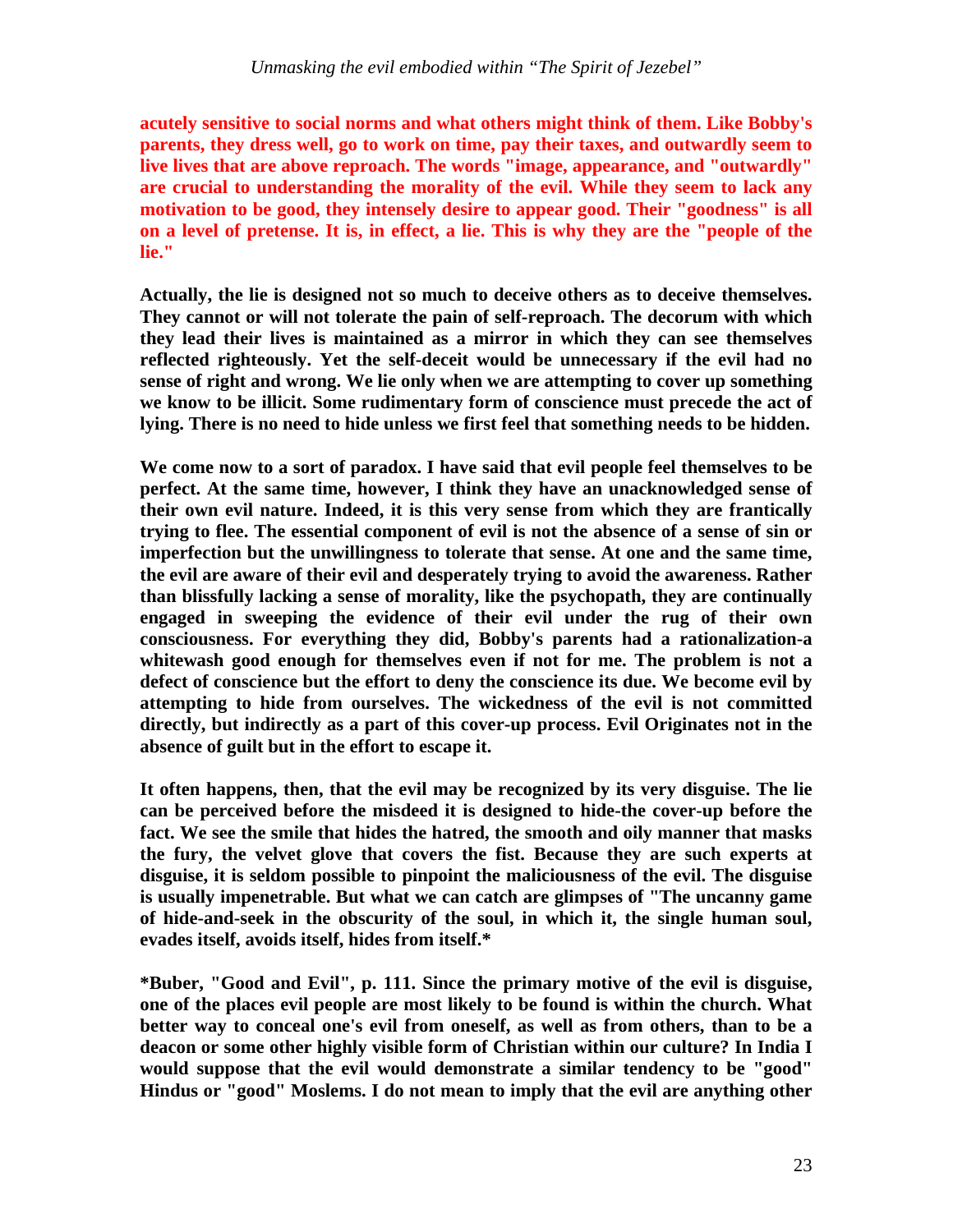**than a small minority among the religious or that the religious motives of most people are in any way spurious. I mean only that evil people tend to gravitate toward piety for the disguise and concealment it can offer them.** 

**In "The Road Less Traveled" I suggested that laziness or the desire to escape "legitimate suffering" lies at the root of all mental illness. Here we are also talking about avoidance and evasion of pain. What distinguishes the evil, however, from the rest of us mentally ill sinners is the specific type of pain they are running away from. They are not pain avoiders or lazy people in general. To the contrary, they are likely to exert themselves more than most in their continuing effort to obtain and maintain an image of high respectability. They may willingly, even eagerly, undergo great hardships in their search for status. It is only one particular kind of pain they cannot tolerate: the pain of their own conscience, the pain of the realization of their own sinfulness and imperfection.** 

**Since they will do almost anything to avoid the particular pain that comes from selfexamination, under ordinary circumstances the evil are the last people who would ever come to psychotherapy. The evil hate the light-the light of goodness that shows them up, the light of scrutiny that exposes them, the light of truth that penetrates their deception. Psychotherapy is a light-shedding process par excellence. Except for the most twisted motives, an evil person would be more likely to choose any other conceivable route than the psychiatrist's couch. The submission to the discipline of self-observation required by psychoanalysis does, in fact, seem to them like suicide. The most significant reason we know so little scientifically about human evil is simply that the evil are so extremely reluctant to be studied.** 

**If the central defect of the evil is not one of conscience, then where does it reside? The essential psychological problem of human evil, I believe, is a particular variety of narcissism.** 

# **NARCISSISM AND WILL**

**Narcissism, or self-absorption, takes many forms. Some are normal. Some are normal in childhood but not in adulthood. Some are more distinctly pathological than others. The subject is as complex as it is important. It is not the purpose of this book, however, to give a balanced view of the whole topic, so we will proceed immediately to that particular pathologic variant that Erich Fromm called "Malignant narcissism".** 

**Malignant narcissism is characterized by an un-submitted will. All adults who are mentally healthy submit themselves one way or another to something higher than themselves, be it God or truth or love or some other ideal. They do what God wants them to do rather than what they would desire. "Thy will, not mine, be done," the God-submitted person says. They believe in what is true rather than what they would like to be true.**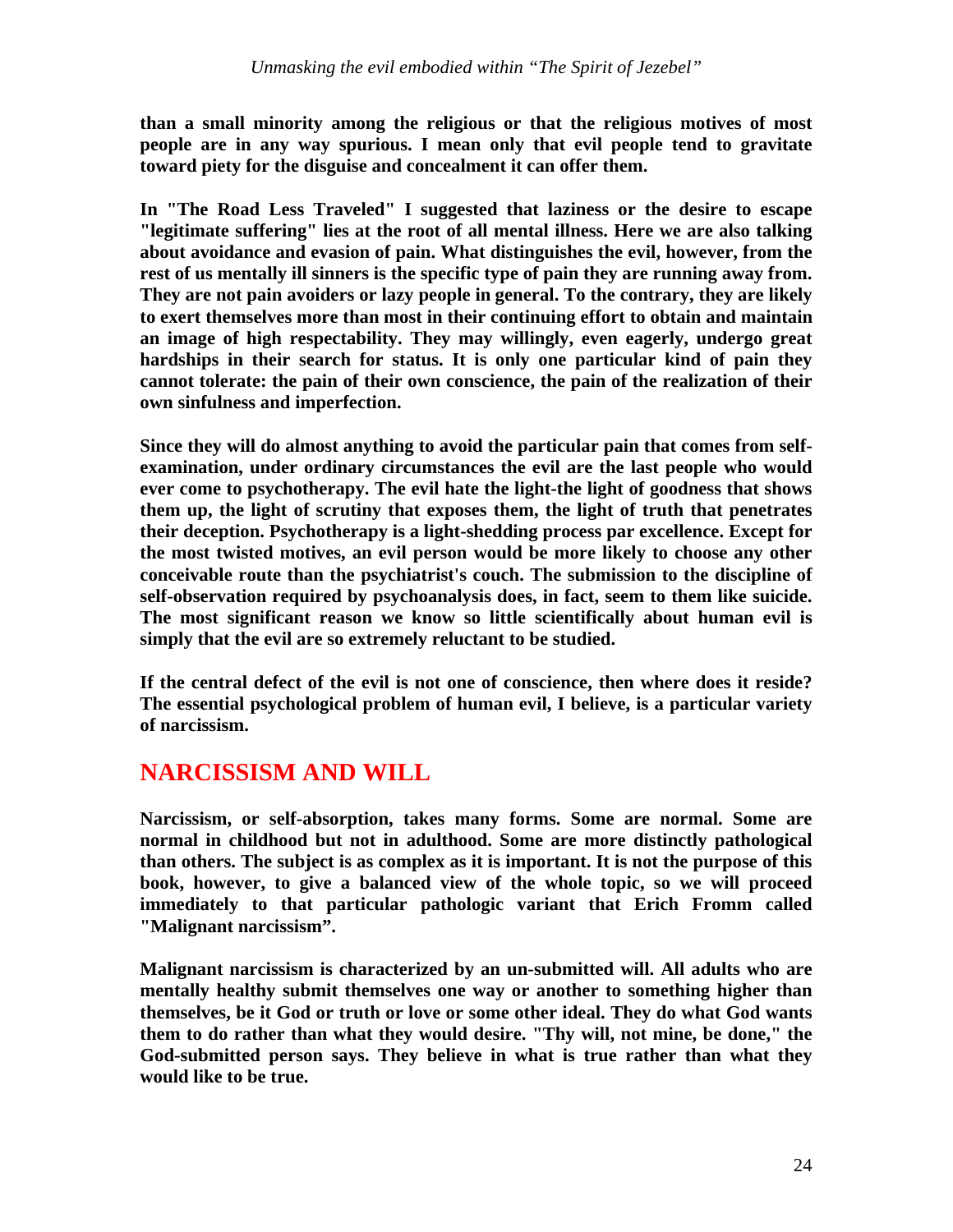**To a greater or lesser degree, all mentally healthy individuals submit themselves to the demands of their own conscience. Not so the evil, however. In the conflict between their guilt and their will, it is the guilt that must go and the will that must win.** 

**The reader will be struck by the extraordinary willfulness of evil people. They are men and women of obviously strong will, determined to have their own way. There is a remarkable power in the manner in which they attempt to control others.** 

**The overcontrollingness of evil is well expressed through the Mormon myth in which Christ and Satan were each required to present God with his own plan for dealing with the infant human race. Satan's plan was simple (of the sort that most business and military leaders today would come up with): God had armies of angels at His command; just assign an angel with punitive power to each human, and He would have no trouble keeping them in line. Christ's plan was radically different and more imaginative (and biophilic): "Let them have free will and go their own way," he proposed, "but allow me to live and die as one of them, both as an example of how to live and of how much You care for them." God, of course, chose Christ's plan as the more creative, and Satan rebelled at the choice. The controlling nature of evil is also treated at length by Marguerite Shuster in her unpublished dissertation, "Power, Pathology and Paradox" (Fuller Theological Seminary, 1977).** 

**Theologians speak of evil being a consequence of free will. When God, creating us in His own image, gave us free will, He had to allow us humans the option of evil. The problem can also be envisioned in the secular terms of evolution theory. The "will" of less evolved creatures seems largely under the control of their instincts. This leaves humans in the position of being either totally willful or having to seek new ways of self-control through submission to higher principles. But this still leaves us with the question of why some human beings are able to achieve such submission while others are not.** 

**Indeed, it is almost tempting to think that the problem of evil lies in the will itself. Perhaps the evil are born so inherently strong-willed that it is impossible for them ever to submit their will. Yet I think it is characteristic of all "great" people that they are extremely strong-willed-whether their greatness be for good or for evil. The strong will - the power and authority of Jesus, radiates from the Gospels, just as Hitler's did from "Mein Kampf". But Jesus' will was that of his Father, and Hitler's that of his own. The crucial distinction is between "willingness and willfulness.'** 

**This willful failure of submission that characterizes malignant narcissism is depicted in both the stories of Satan and of Cain and Abel. Satan refused to submit to God's judgment that Christ was superior to him. For Christ to be preferred meant that Satan was not. Satan was less than Christ in God's eyes. For Satan to have accepted God's judgment, he would have had to accept his own imperfection. This he could not or would not do. It was unthinkable that he was imperfect. Consequently submission was impossible and both the rebellion and fall inevitable. So also God's**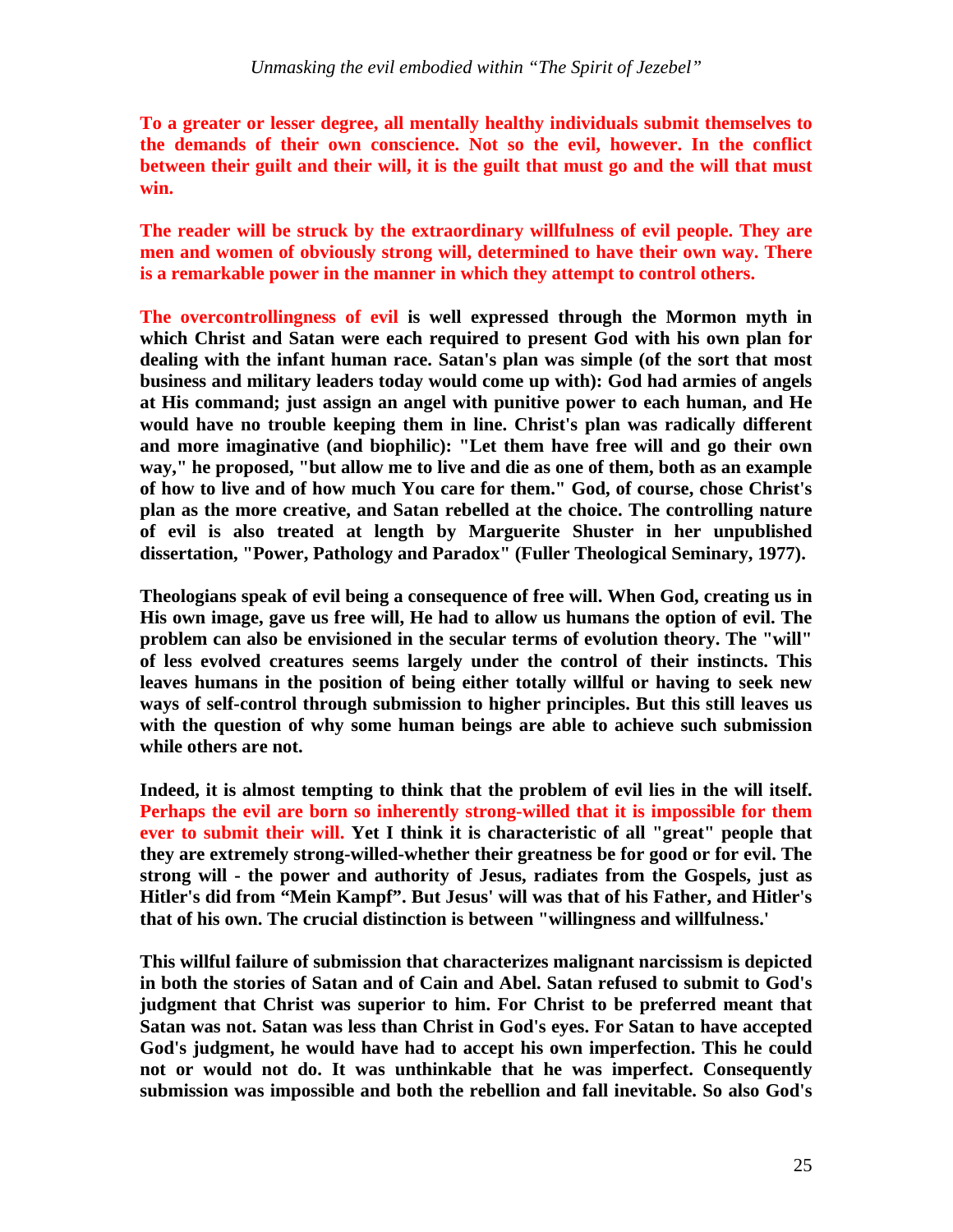**acceptance of Abel's sacrifice implied a criticism of Cain: Cain was less than Abel in God's eyes. Since he refused to acknowledge his imperfection, it was inevitable that Cain, like Satan, should take the law into his own hands and commit murder. In some similar, although usually more subtle fashion, all who are evil also take the law into their own hands, to destroy life or liveliness in defense of their narcissistic selfimage.** 

**"Pride goeth before the fall" it is said, and of course laymen simply call pride what we have labeled with the fancy psychiatric term of "malignant narcissism." Being at the very root of evil, it is no accident that Church authorities have generally considered pride first among the sins. By the sin of pride they do not generally mean the sense of legitimate achievement one might enjoy after a job well done. While such pride, like normal narcissism, may have its pitfalls, it is also part of healthy self-confidence and a realistic sense of self-worth. What is meant is, rather, a kind of pride that unrealistically denies our inherent sinfulness and imperfection-a kind of overweening pride or arrogance that prompts people to reject and even attack the judgment implied by the day-to-day evidence of their own inadequacy. Despite its fruits, Bobby's parents saw no fault in their child care. In Buber's words, the malignantly narcissistic insist upon "affirmation independent of all findings.** 

**What is the cause of this overweening pride, this arrogant self-image of perfection, this particularly malignant type of narcissism? Why does it afflict a few when most seem to escape its clutches? We do not know. In the past fifteen years psychiatrists have begun to pay increasing attention to the phenomenon of narcissism, but our understanding of the subject is still in its infancy. We have not yet succeeded, for instance, in distinguishing the different types of excessive self-absorption. There are many who are clearly, even grossly narcissistic, in one way or another but are not evil. All I can say at this point is that the particular brand of narcissism that characterizes evil people seems to be one that particularly afflicts the will. Why a person should be a victim of this type and not another or none at all, I can only vaguely surmise.** 

**It is my experience that evil seems to run in families. The person to be described in Chapter 4 had evil parents. But the familial pattern, if accurate, does nothing to resolve the old "nature versus nurture" controversy. Does evil run in families because it is genetic and inherited? Or because it is learned by the child in imitation of its parents? Or even as a defense against its parents? And how are we to explain the fact that many of the children of evil parents, although usually scarred, are not evil? We do not know, and we will not know until an enormous amount of painstaking scientific work has been accomplished.** 

**Nonetheless, a leading theory of the genesis of pathological narcissism is that it is a defensive phenomenon. Since almost all young children demonstrate a formidable array of narcissistic characteristics, it is assumed that narcissism is something we generally "grow out of" in the course of normal development, through a stable childhood, under the care of loving and understanding parents. If the parents are**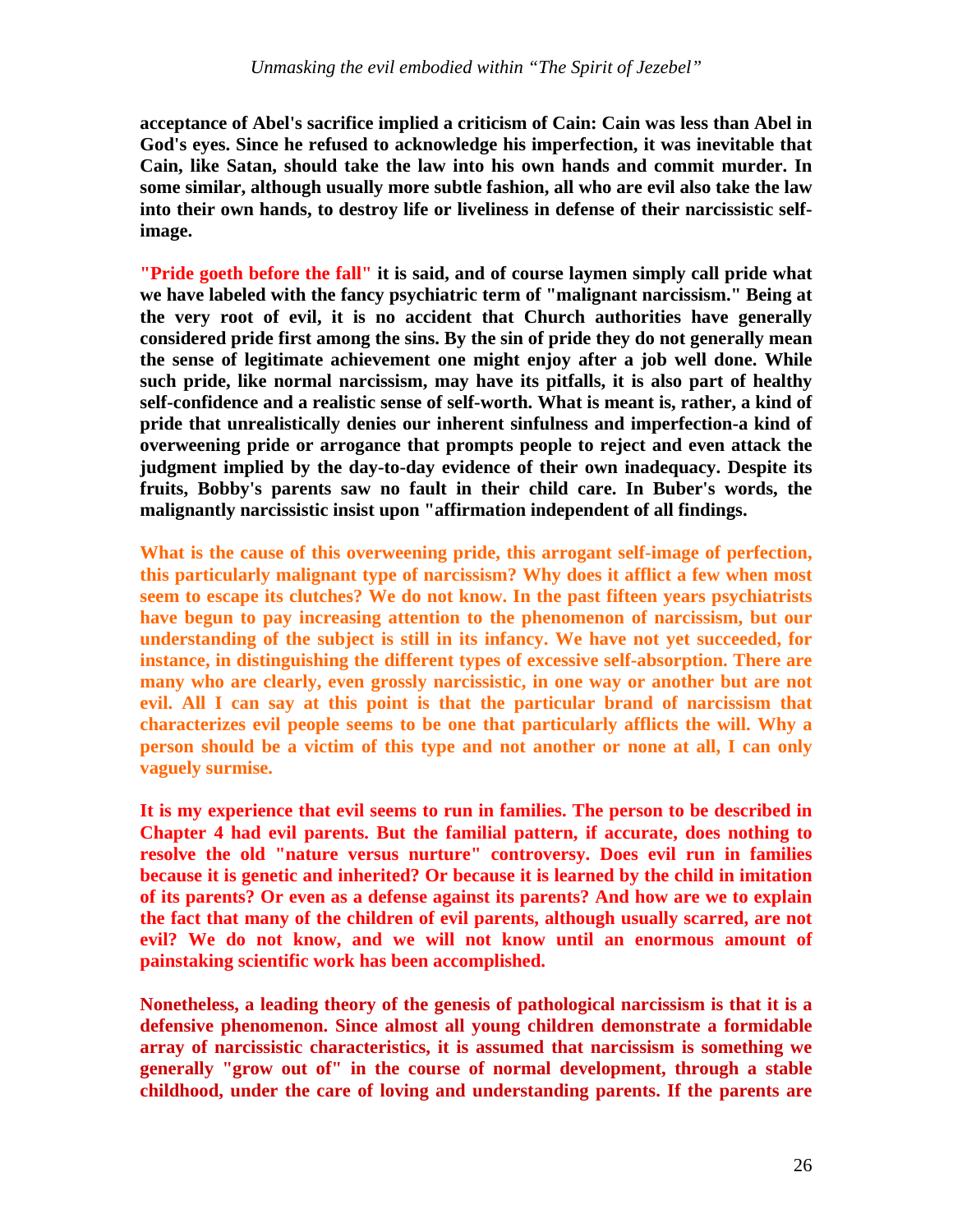**cruel and unloving, however, or the childhood otherwise traumatic, it is believed that the infantile narcissism will be preserved as a kind of psychological fortress to protect the child against the vicissitudes of its intolerable life. This theory might well apply to the genesis of human evil. The builders of the medieval cathedrals placed upon their buttresses the figures of gargoyles-themselves symbols of evil-in order to ward off the spirits of greater evil. Thus children may become evil in order to defend themselves against the onslaughts of parents who are evil. It is possible, therefore, to think of human evil-or some of it-as a kind of psychological gargoylism.** 

**There are other ways, however, to look at the genesis of human evil. The fact of the matter is that some of us are very good and some of us very evil, and most of us are somewhere in between. We might therefore think of human good and evil as a kind of continuum. As individuals we can move ourselves one way or another along the continuum. Just as there is a tendency for the rich to get richer, however, and the poor to get poorer, so there seems to be a tendency for the good to get better and the bad to get worse. Erich Fromm spoke of these matters at some length by saying: "Our capacity to choose changes constantly with our practice of life. The longer we continue to make the wrong decisions, the more our heart hardens; the more often we make the right decision, the more our heart softens - or better perhaps, comes alive! " (This marks the end of Excerpts from Scott Peck's insightful book)** 

**Closing Comments:** *It is clear reading all of the above that the person described as having been "possessed by the Jezebel spirit" has crossed that line between good and evil and is really overcome with evil. The distinguishing characteristics now seem to be their total inability to repent … since repentance will take them back across that line, out of the clutches of the evil. The survival of the "evil spirit"- now consuming them, relies on their NOT repenting, thus it guides them to go to extremes - to preserve it's nest, extremes that dictate that "they are perfect and that any perceived wrongs are committed against them and not by them", so there is really no reason to repent. Once firmly ensconced, this spirit viciously "guards it's nest" fighting hard to avoid eviction – many times launching preemptive strikes. Family, friends, acquaintances and lovers are badly hurt and their lives so willingly sacrificed in order for this heinous (actually, "detestably ugly" would be a far better description) spirit to survive. Truth is twisted and "loved one's" sacrificed to preserve "itself". The "Jezebel spirit" is just one of many evil spirits, but certainly it is one of the more detestable and vicious one's there are. Some people will raise their eye-brows and roll their eyes at "all of the above" – BUT anybody who has come into contact with it winces at it's very mention! It is easy to dismiss topics such as these as fanciful dreaming of over stimulated imaginations, but, live through an encounter with the Spirit of Jezebel … only once, and you too will become a believer! If you are to utter a random prayer today, I suggest: "Lord, let me never encounter the evil embodied within the "Spirit of Jezebel" – please let me never be it's victim". We pray God answers your prayers. We know exactly what it is like, since we too have suffered greatly from this Spirit's very vicious attacks! It was by God's grace, and the love of His Son, our Savior, Jesus, that we escaped and that we continue to live free - from it's evil.*